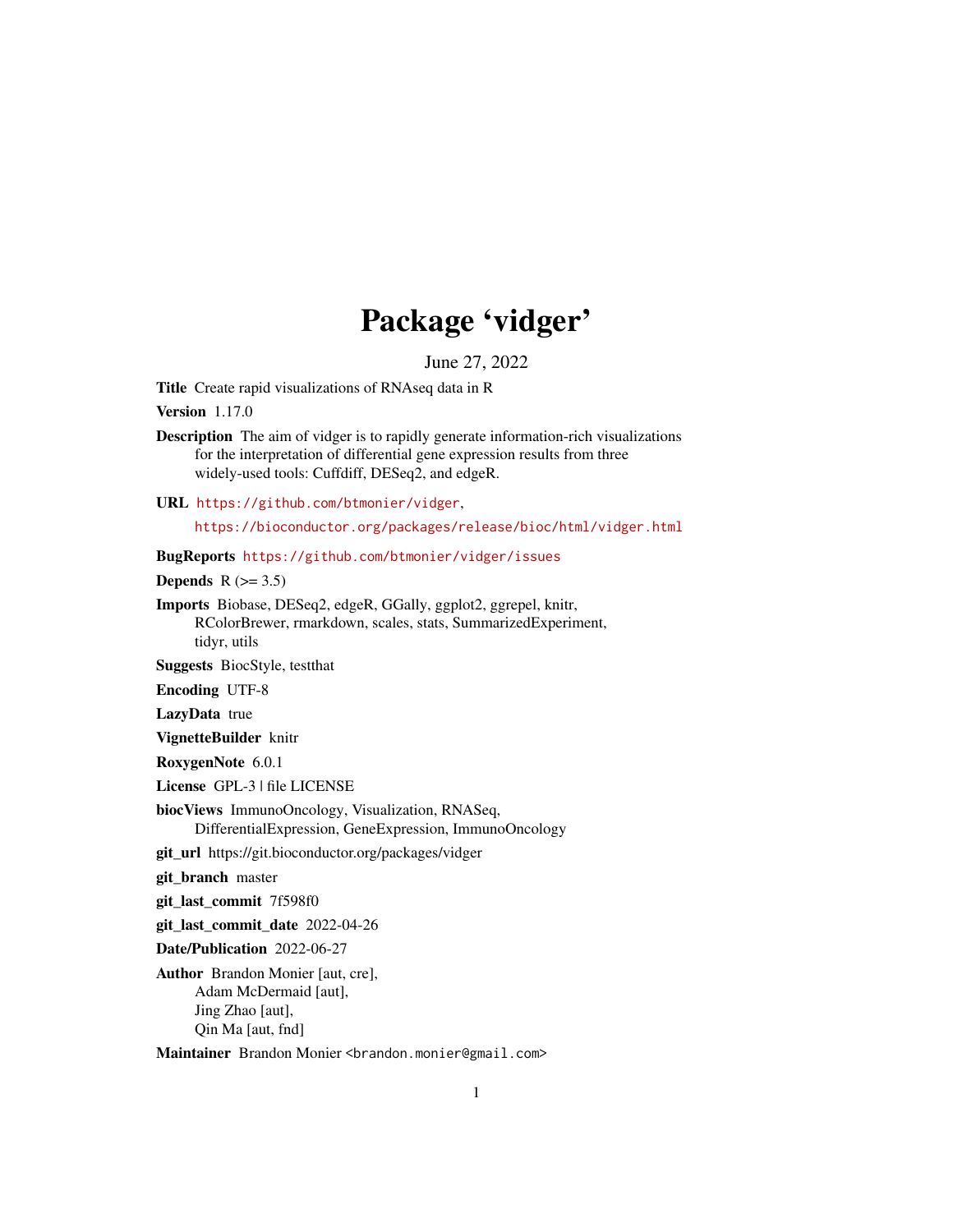## <span id="page-1-0"></span>R topics documented:

| Index | 25 |
|-------|----|
|       |    |
|       |    |
|       |    |
|       |    |
|       |    |
|       |    |
|       |    |
|       |    |
|       |    |
|       |    |
|       |    |
|       |    |

df.cuff *A 'cuffdiff' example dataset*

#### Description

A 'cuffdiff' example dataset

#### Usage

data(df.cuff)

df.deseq *A 'DESeq2' example dataset*

#### Description

A 'DESeq2' example dataset

#### Usage

data(df.deseq)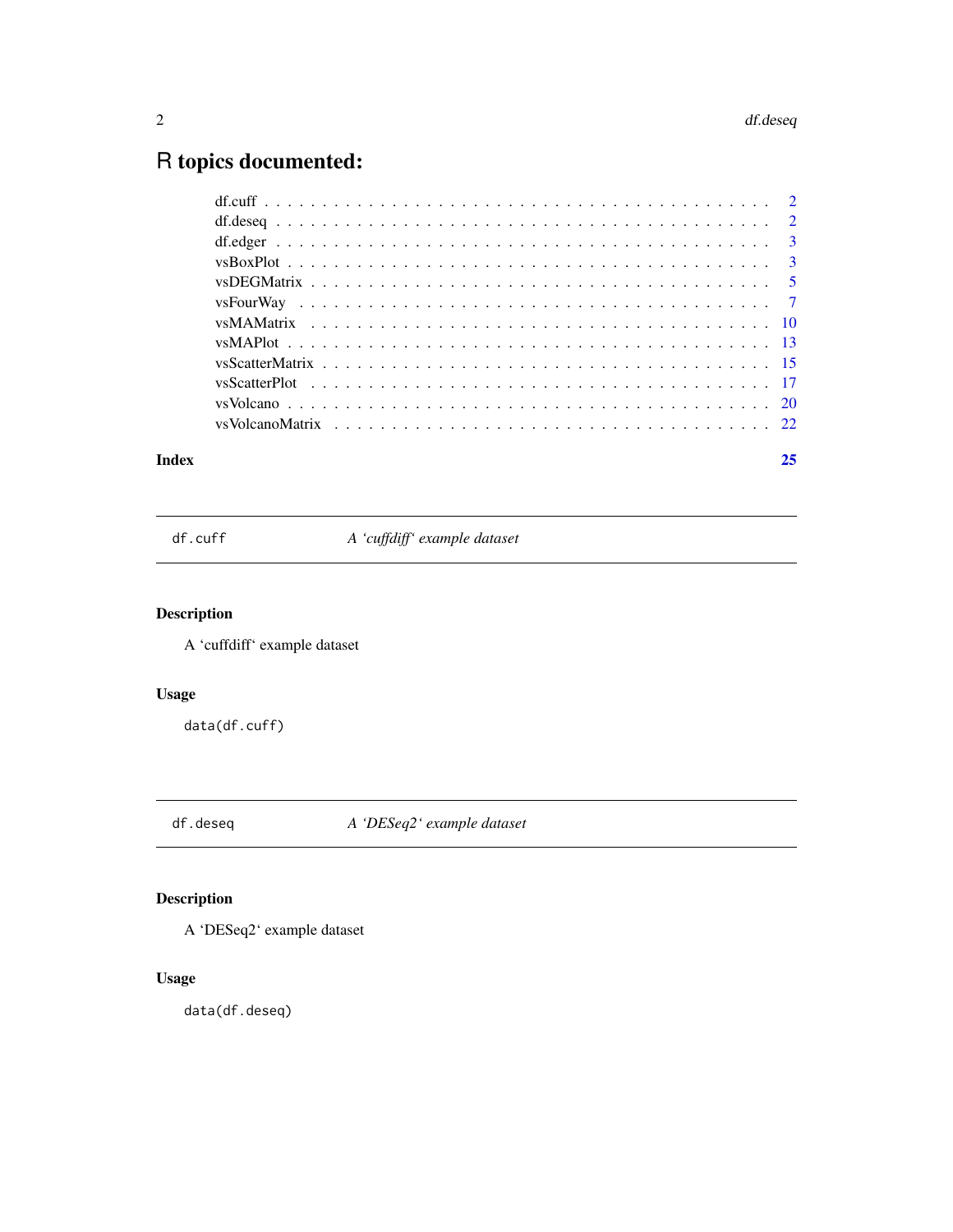<span id="page-2-0"></span>

#### Description

A 'edgeR' example dataset

#### Usage

data(df.edger)

vsBoxPlot *Box plot for* log*\_*10*(FPKM or CPM) distributions*

#### Description

This function allows you to extract necessary results-based data from analytical objects to create a box plot comparing log10(FPKM or CPM) distributions for experimental treatments.

#### Usage

```
vsBoxPlot(data, d.factor = NULL, type = c("cuffdiff", "deseq", "edger"),
  title = TRUE, legend = TRUE, grid = TRUE, aes = c("box", "violin",
 "boxdot", "viodot", "viosumm", "notch"), fill.color = NULL,
 data.return = FALSE, xaxis.text.size = 10, yaxis.text.size = 10,
 xaxis.title.size = 12, yaxis.title.size = 12, main.title.size = 15,
  legend.text.size = 10, legend.title.size = 12)
```

| data     | output generated from calling the main routines of either cuffdiff, DESeq2, or<br>edgeR analyses. For cuffdiff, this will be a $\star$ _exp.diff file. For DESeq2,<br>this will be a generated object of class DESeqDataSet. For edgeR, this will be a<br>generated object of class DGEL ist. |
|----------|-----------------------------------------------------------------------------------------------------------------------------------------------------------------------------------------------------------------------------------------------------------------------------------------------|
| d.factor | a specified factor; for use with DESeq2 objects only. This input equates to the<br>first parameter for the contrast argument when invoking the results () function<br>in DESeq2. Defaults to NULL                                                                                             |
| type     | an analysis classifier to tell the function how to process the data. Must be either<br>cuffdiff, deseq, or edger. cuffdiff must be used with cuffdiff data; deseq<br>must be used for DESeq2 output; edgeR must be used with edgeR data. See the<br>data parameter for further details.       |
| title    | display the main title of plot. Logical; defaults to TRUE. If set to FALSE, no title<br>will display in plot.                                                                                                                                                                                 |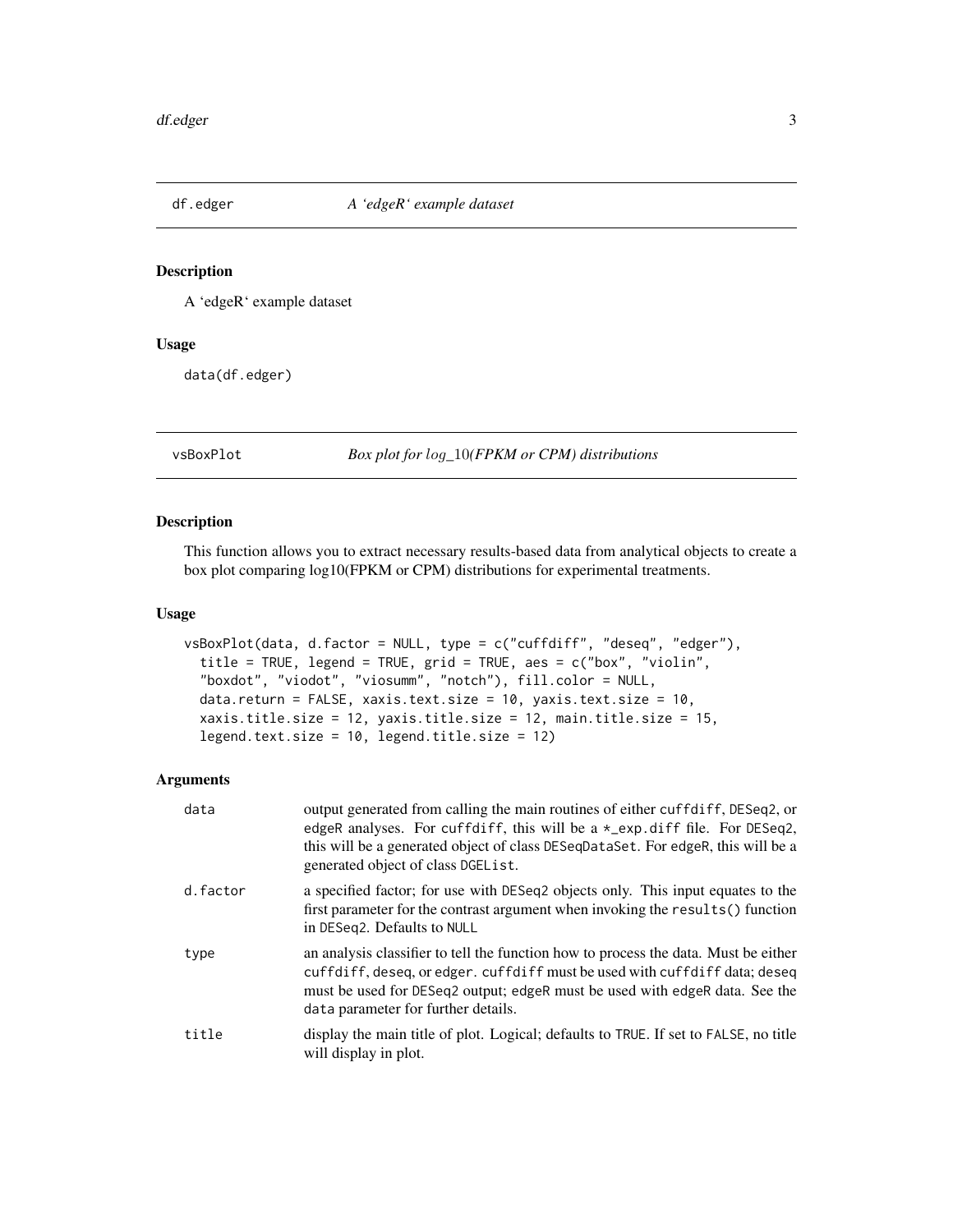|              | legend            | display legend of plot. Logical; defaults to TRUE. If set to FALSE, no legend will<br>display in plot.                                                                                                                                  |
|--------------|-------------------|-----------------------------------------------------------------------------------------------------------------------------------------------------------------------------------------------------------------------------------------|
|              | grid              | display major and minor axis lines. Logical; defaults to TRUE. If set to FALSE,<br>no axis lines will display in plot.                                                                                                                  |
|              | aes               | changes overall layout of the graph. box: box plot; violin: violin plot; boxdot:<br>box plot with dots; viodot: violin plot with dots; viosumm: violin plot with<br>summary statistics; notch: box plots with notches. Defaults to box. |
|              | fill.color        | changes the fill color for the plots. See RColorBrewer:: display.brewer.all()<br>function for further details. If NULL, colors will default to standard ggplot2 aes-<br>thetics.                                                        |
|              | data.return       | returns data output of plot. Logical; defaults to FALSE. If set to TRUE, a data<br>frame will also be called. Assign to object for reproduction and saving of data<br>frame. See final example for further details.                     |
|              | xaxis.text.size   |                                                                                                                                                                                                                                         |
|              |                   | change the font size of the x-axis text. Defaults to 10.                                                                                                                                                                                |
|              | yaxis.text.size   |                                                                                                                                                                                                                                         |
|              |                   | change the font size of the y-axis text. Defaults to 10.                                                                                                                                                                                |
|              | xaxis.title.size  |                                                                                                                                                                                                                                         |
|              |                   | change the font size of the x-axis title text. Defaults to 12.                                                                                                                                                                          |
|              | yaxis.title.size  |                                                                                                                                                                                                                                         |
|              |                   | change the font size of the y-axis title text. Defaults to 12.                                                                                                                                                                          |
|              | main.title.size   |                                                                                                                                                                                                                                         |
|              |                   | change the font size of the plot title text. Defaults to 15.                                                                                                                                                                            |
|              | legend.text.size  |                                                                                                                                                                                                                                         |
|              |                   | change the font size of the legend body text. Defaults to 10.                                                                                                                                                                           |
|              | legend.title.size |                                                                                                                                                                                                                                         |
|              |                   | change the font size of the legend title text. Defaults to 12.                                                                                                                                                                          |
| <b>Value</b> |                   |                                                                                                                                                                                                                                         |

An object created by ggplot

#### Author(s)

Brandon Monier, <br />brandon.monier@sdstate.edu>

```
# Cuffdiff example
data("df.cuff")
vsBoxPlot(
     data = df.cuff, d.factor = NULL, type = "cuffdiff", title = TRUE,
     legend = TRUE, grid = TRUE
\mathcal{L}# DESeq2 example
data("df.deseq")
```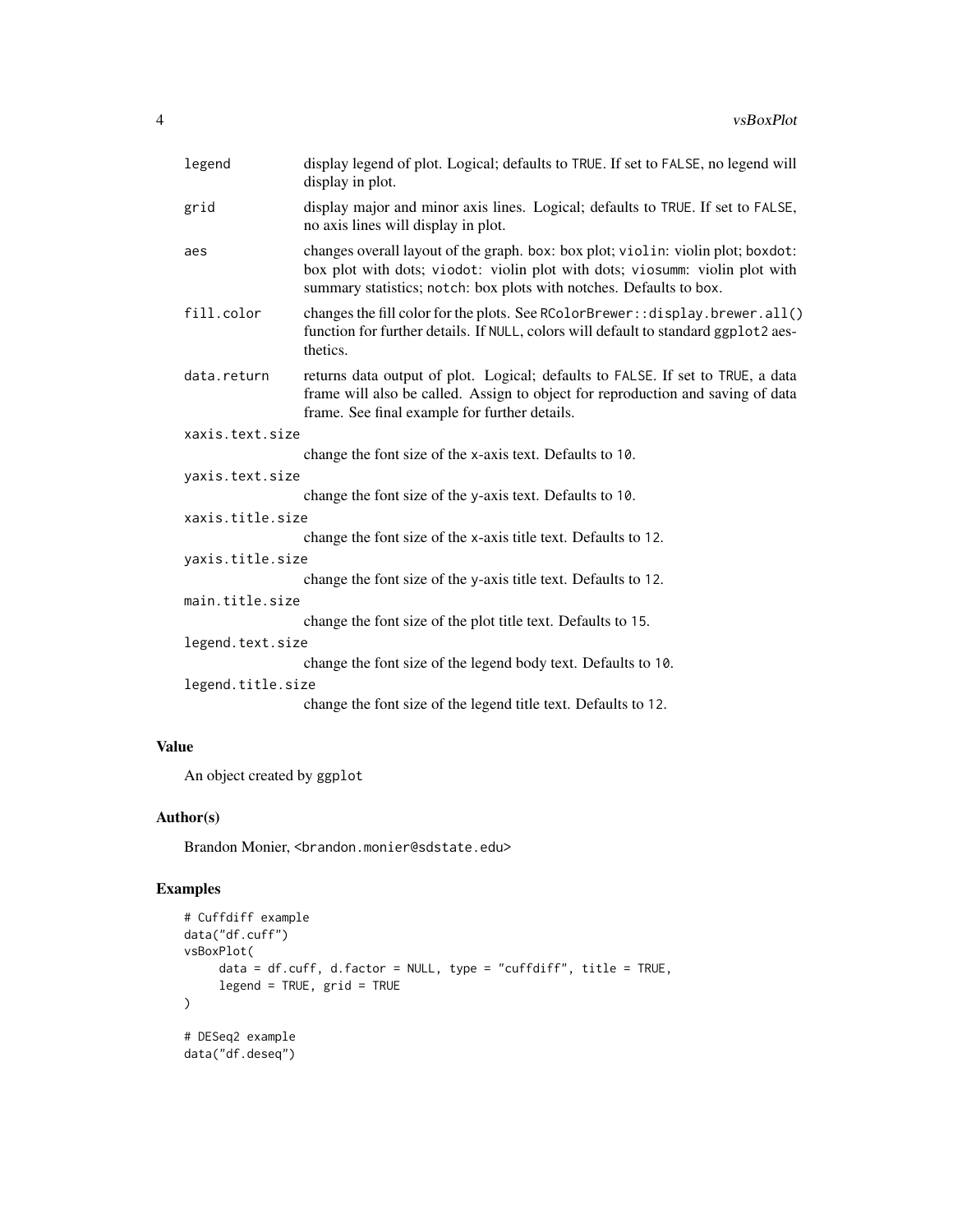#### <span id="page-4-0"></span>vsDEGMatrix 5

```
require(DESeq2)
vsBoxPlot(
     data = df.deseq, d.factor = "condition", type = "deseq",
     title = TRUE, legend = TRUE, grid = TRUE
)
# edgeR example
data("df.edger")
require(edgeR)
vsBoxPlot(
     data = df.edger, d.factor = NULL, type = "edger", title = TRUE,
     legend = TRUE, grid = TRUE
)
# Display different colors for plot
data("df.edger")
vsBoxPlot(
     data = df.edger, d.factor = NULL, type = "edger", title = TRUE,
     legend = TRUE, grid = TRUE, fill.color = "RdGy",
     data.return = FALSE
)
# Extract data frame from visualization
data("df.edger")
require(edgeR)
tmp <- vsBoxPlot(
     data = df.edger, d.factor = NULL, type = "edger", title = TRUE,
     legend = TRUE, grid = TRUE, data.return = FALSE
)
df_box <- tmp[[1]] ## or use tmp$data
head(df_box)
# Show plot from object (see prior example for more details)
tmp[[2]] ## or use tmp$plot
```
vsDEGMatrix *Differential gene expression matrix*

#### Description

This function allows you to visualize the number of differentially expressed genes (DEG) at a given adjusted P-value for each experimental treatment level. Higher color intensity correlates to a higher number of DEGs.

#### Usage

```
vsDEGMatrix(data, padj = 0.05, d.factor = NULL, type = c("cuffdiff","deseq", "edger"), title = TRUE, legend = TRUE, grid = TRUE,
  data.return = FALSE, grey.scale = FALSE, xaxis.text.size = 10,
  yaxis.text.size = 10, main.title.size = 15, legend.text.size = 10,
  legend.title.size = 12)
```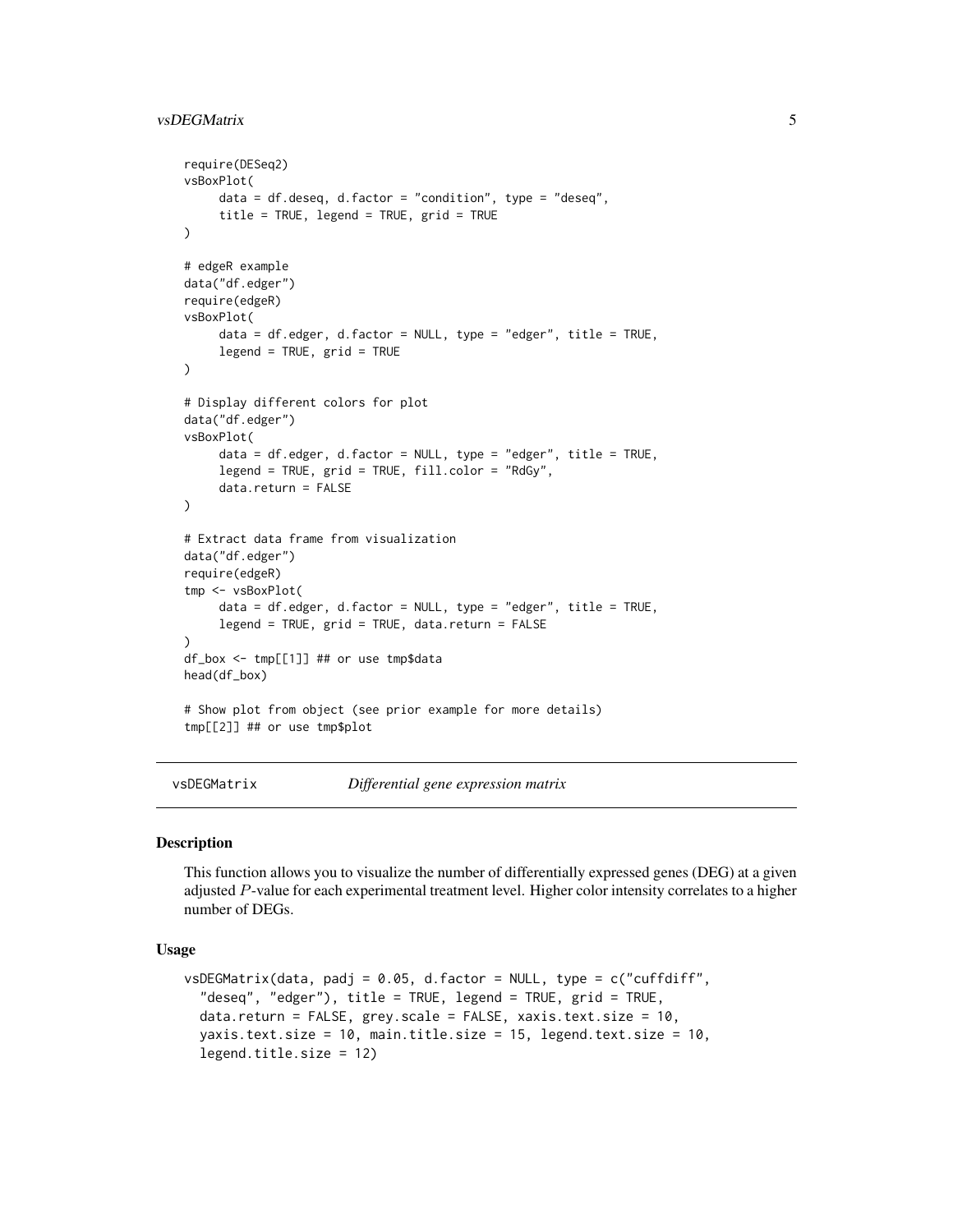#### Arguments

| data              | output generated from calling the main routines of either cuffdiff, DESeq2, or<br>edgeR analyses. For cuffdiff, this will be a *_exp.diff file. For DESeq2,<br>this will be a generated object of class DESeqDataSet. For edgeR, this will be a<br>generated object of class DGEList.   |
|-------------------|-----------------------------------------------------------------------------------------------------------------------------------------------------------------------------------------------------------------------------------------------------------------------------------------|
| padj              | a user defined adjusted $p$ -value cutoff point. Defaults to 0.05.                                                                                                                                                                                                                      |
| d.factor          | a specified factor; for use with DESeq2 objects only. This input equates to the<br>first parameter for the contrast argument when invoking the results() function<br>in DESeq2. Defaults to NULL                                                                                        |
| type              | an analysis classifier to tell the function how to process the data. Must be either<br>cuffdiff, deseq, or edger. cuffdiff must be used with cuffdiff data; deseq<br>must be used for DESeq2 output; edgeR must be used with edgeR data. See the<br>data parameter for further details. |
| title             | display the main title of plot. Logical; defaults to TRUE. If set to FALSE, no title<br>will display in plot.                                                                                                                                                                           |
| legend            | display legend of plot. Logical; defaults to TRUE. If set to FALSE, no legend will<br>display in plot.                                                                                                                                                                                  |
| grid              | display major and minor axis lines. Logical; defaults to TRUE. If set to FALSE,<br>no axis lines will display in plot.                                                                                                                                                                  |
| data.return       | returns data output of plot. Logical; defaults to FALSE. If set to TRUE, a data<br>frame will also be called. Assign to object for reproduction and saving of data<br>frame. See final example for further details.                                                                     |
| grey.scale        | displays grey color scheme instead of blue if set to TRUE. Logical; defaults to<br>FALSE.                                                                                                                                                                                               |
| xaxis.text.size   |                                                                                                                                                                                                                                                                                         |
|                   | change the font size of the x-axis text. Defaults to 10.                                                                                                                                                                                                                                |
| yaxis.text.size   | change the font size of the y-axis text. Defaults to 10.                                                                                                                                                                                                                                |
| main.title.size   |                                                                                                                                                                                                                                                                                         |
|                   | change the font size of the plot title text. Defaults to 15.                                                                                                                                                                                                                            |
| legend.text.size  |                                                                                                                                                                                                                                                                                         |
|                   | change the font size of the legend body text. Defaults to 10.                                                                                                                                                                                                                           |
| legend.title.size |                                                                                                                                                                                                                                                                                         |
|                   | change the font size of the legend title text. Defaults to 12.                                                                                                                                                                                                                          |

#### Value

An object created by ggplot

### Author(s)

Brandon Monier, <br />brandon.monier@sdstate.edu>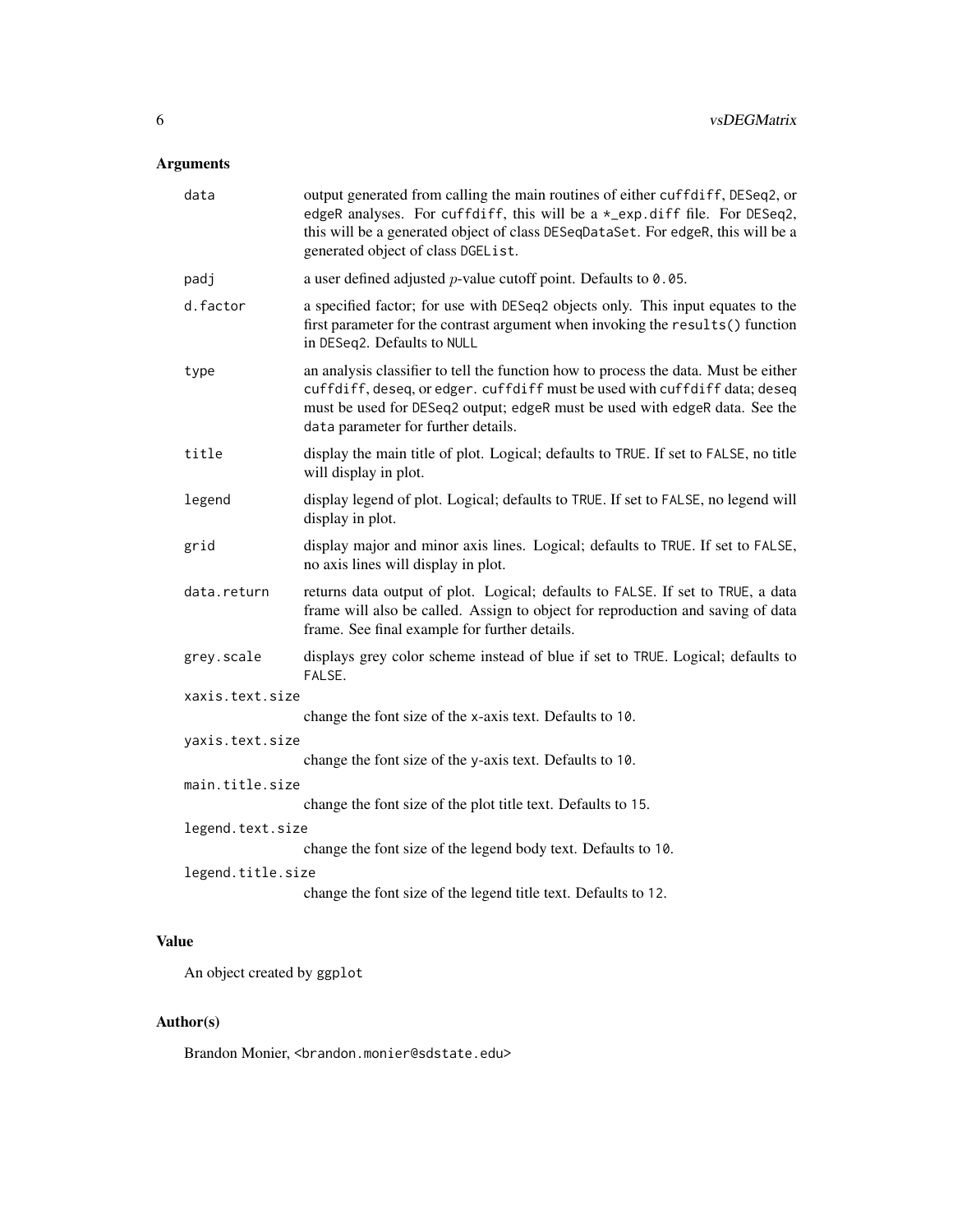#### <span id="page-6-0"></span>vsFourWay 7

#### Examples

```
# cuffdiff example
data("df.cuff")
vsDEGMatrix(
     df.cuff, padj = 0.05, d.factor = NULL, type = "cuffdiff",
     title = TRUE, legend = TRUE, grid = TRUE
)
# DESeq2 example
data("df.deseq")
require(DESeq2)
vsDEGMatrix(
     df.deseq, padj = 0.05, d.factor = "condition", type = "deseq",
     title = TRUE, legend = TRUE, grid = TRUE
\lambda# edgeR example
data("df.edger")
require(edgeR)
vsDEGMatrix(
     df.edger, padj = 0.05, d.factor = NULL, type = "edger",
     title = TRUE, legend = TRUE, grid = TRUE)
# Extract data frame from visualization
data("df.edger")
require(edgeR)
tmp <- vsDEGMatrix(
     df.edger, padj = 0.05, d.factor = NULL, type = "edger",
     title = TRUE, legend = TRUE, grid = TRUE
\lambdadf_deg <- tmp[[1]] ## or use tmp$data
head(df_deg)
# Show plot from object (see prior example for more details)
tmp[[2]] ## or use tmp$plot
```

| vsFourWay | Four-Way plot for comparison of log fold changes in a multiple factor |
|-----------|-----------------------------------------------------------------------|
|           | RNA-seq experiment from different analytical objects                  |

#### Description

This function allows you to extract necessary results-based data from a DESeq object class to create a four-way plot to compare log fold changes in various treatments using ggplot2 aesthetics.

#### Usage

```
vsFourWay(x, y, control, data, d.factor = NULL, type = c("cuffdiff",
```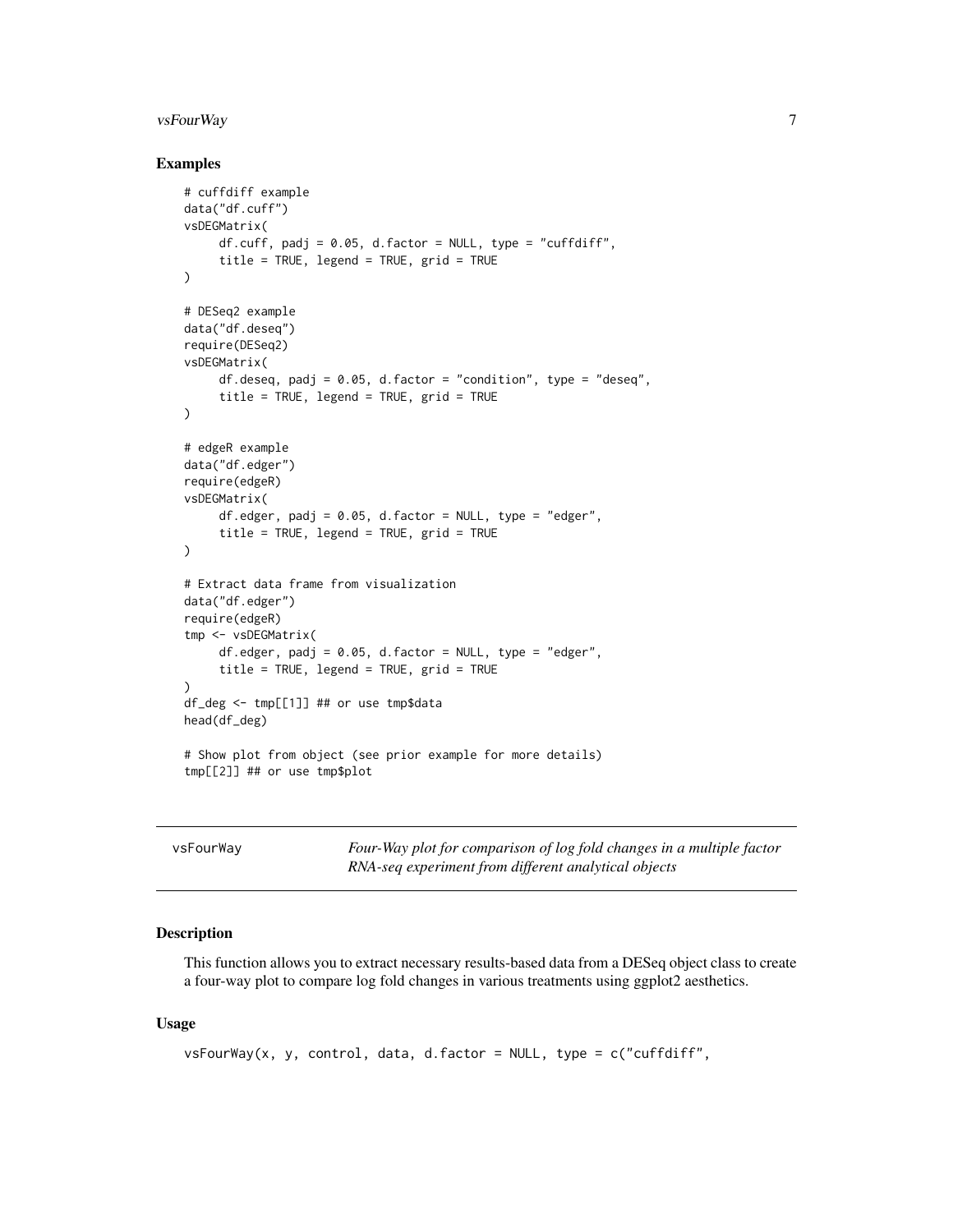```
"deseq", "edger"), padj = 0.05, x.lim = NULL, y.lim = NULL,
lfc = NULL, legend = TRUE, title = TRUE, grid = TRUE,
highlight = NULL, data.return = FALSE, xaxis.text.size = 10,
yaxis.text.size = 10, xaxis.title.size = 10, yaxis.title.size = 10,
main.title.size = 15, legend.text.size = 9)
```

| х               | treatment x for comparison $(log_2(x/control))$ . This will be a factor level in your<br>data.                                                                                                                                                                                          |
|-----------------|-----------------------------------------------------------------------------------------------------------------------------------------------------------------------------------------------------------------------------------------------------------------------------------------|
| У               | treatment y for comparison $(log_2(y/control))$ . This will be a factor level in your<br>data.                                                                                                                                                                                          |
| control         | control treatment for comparisons of the x and y axes. This will be a factor<br>level in your data.                                                                                                                                                                                     |
| data            | output generated from calling the main routines of either cuffdiff, DESeq2, or<br>edgeR analyses. For cuffdiff, this will be a *_exp.diff file. For DESeq2,<br>this will be a generated object of class DESeqDataSet. For edgeR, this will be a<br>generated object of class DGEList.   |
| d.factor        | a specified factor; for use with DESeq2 objects only. This input equates to the<br>first parameter for the contrast argument when invoking the results() function<br>in DESeq2. Defaults to NULL.                                                                                       |
| type            | an analysis classifier to tell the function how to process the data. Must be either<br>cuffdiff, deseq, or edger. cuffdiff must be used with cuffdiff data; deseq<br>must be used for DESeq2 output; edgeR must be used with edgeR data. See the<br>data parameter for further details. |
| padj            | a user defined adjusted $p$ -value cutoff point. Defaults to 0.05.                                                                                                                                                                                                                      |
| x.lim           | set manual limits (boundaries) to the x axis. Defaults to NULL.                                                                                                                                                                                                                         |
| y.lim           | set manual limits (boundaries) to the y axis. Defaults to NULL.                                                                                                                                                                                                                         |
| 1fc             | log fold change level for setting conditonals. If no user input is added (NULL),<br>value defaults to 1.                                                                                                                                                                                |
| legend          | display legend of plot. Logical; defaults to TRUE. If set to FALSE, no legend will<br>display in plot.                                                                                                                                                                                  |
| title           | display the main title of plot. Logical; defaults to TRUE. If set to FALSE, no title<br>will display in plot.                                                                                                                                                                           |
| grid            | display major and minor axis lines. Logical; defaults to TRUE. If set to FALSE,<br>no axis lines will display in plot.                                                                                                                                                                  |
| highlight       | character string of IDs that will be highlighted. Set to NULL if you do not want<br>highlighted data.                                                                                                                                                                                   |
| data.return     | returns data output of plot. Logical; defaults to FALSE. If set to TRUE, a data<br>frame will also be called. Assign to object for reproduction and saving of data<br>frame. See final example for further details.                                                                     |
| xaxis.text.size |                                                                                                                                                                                                                                                                                         |
|                 | change the font size of the x-axis text. Defaults to 10.                                                                                                                                                                                                                                |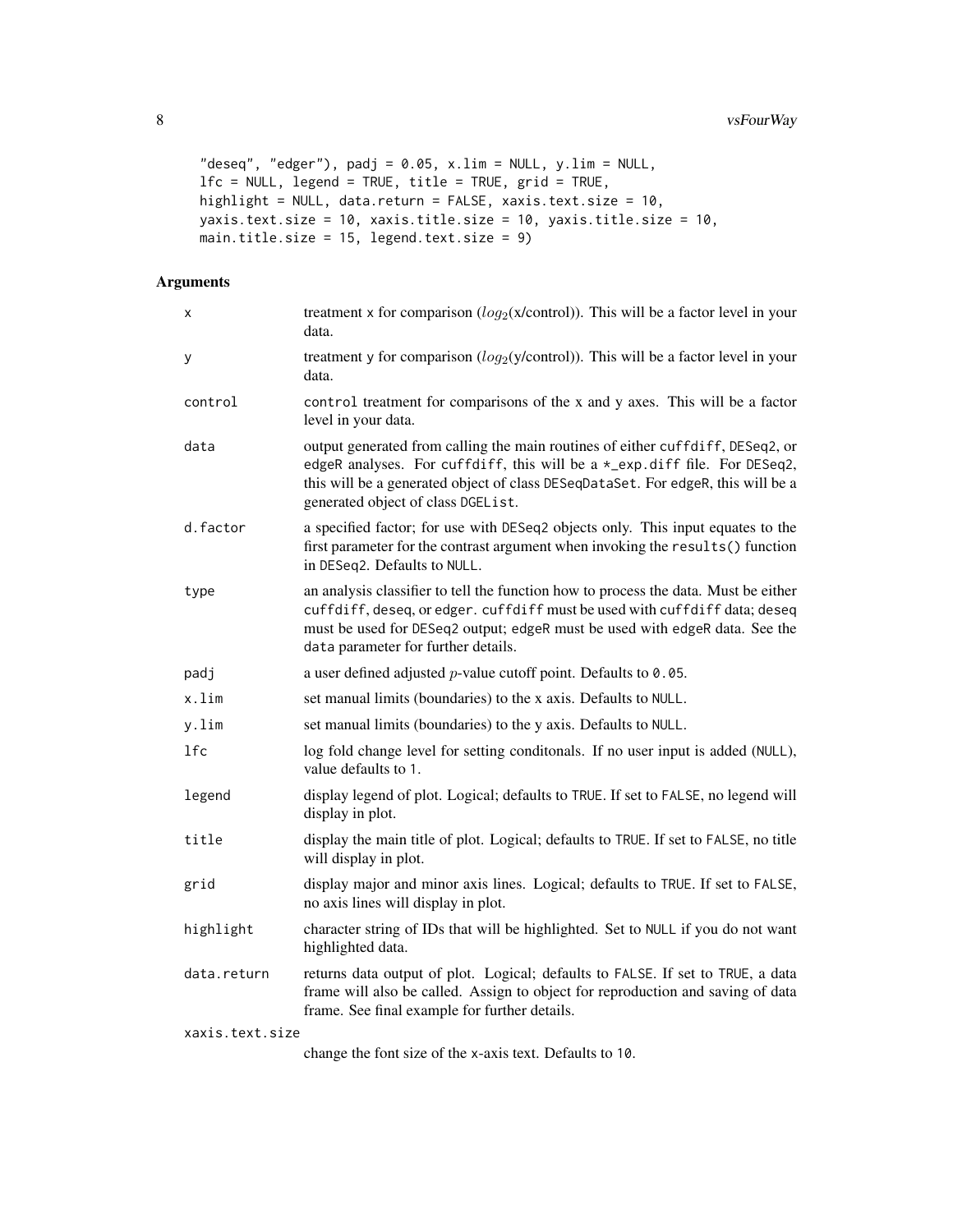#### vsFourWay 9

| yaxis.text.size  |                                                                |  |
|------------------|----------------------------------------------------------------|--|
|                  | change the font size of the y-axis text. Defaults to 10.       |  |
| xaxis.title.size |                                                                |  |
|                  | change the font size of the x-axis title text. Defaults to 10. |  |
| yaxis.title.size |                                                                |  |
|                  | change the font size of the y-axis title text. Defaults to 10. |  |
| main.title.size  |                                                                |  |
|                  | change the font size of the plot title text. Defaults to 15.   |  |
| legend.text.size |                                                                |  |
|                  | change the font size of the legend body text. Defaults to 9.   |  |
|                  |                                                                |  |

#### Details

This function allows the user to extract various elements from a different analytical object class which in turn, creates a temporary data frame to plot the necessary ggplot aesthetics. In order for this function to work, RNA seq experiments must have multiple factors (i.e. two treatments and a control) and levels including treatments and controls. By having the recommended criteria, this function will extract the necessary data dependent on the analysis performed. Data points with "extreme" values that exceed the default viewing frame of the plot will change character classes (i.e. points of interest a substantially large log fold change).

#### Value

An object created by ggplot

#### Author(s)

Brandon Monier, <br andon.monier@sdstate.edu>

```
# Cuffdiff example
data("df.cuff")
vsFourWay(
    x = "hESC", y = "iPS", control = "Fibroblasts", data = df.cuff,
     d.factor = NULL, type = "cuffdiff", padj = 0.05, x.lim = NULL,
    y.lim = NULL, lfc = 2, title = TRUE, grid = TRUE,
     data.return = FALSE
)
# DESeq2 example
data("df.deseq")
vsFourWay(
    x = "treated_paired.end", y = "untreated_paired.end",
     control = "untreated_single.read", data = df.deseq,
     d.factor = "condition", type = "deseq", padj = 0.05,
     x.lim = NULL, y.lim = NULL, lfc = 2, title = TRUE, grid = TRUE,
     data.return = FALSE
)
```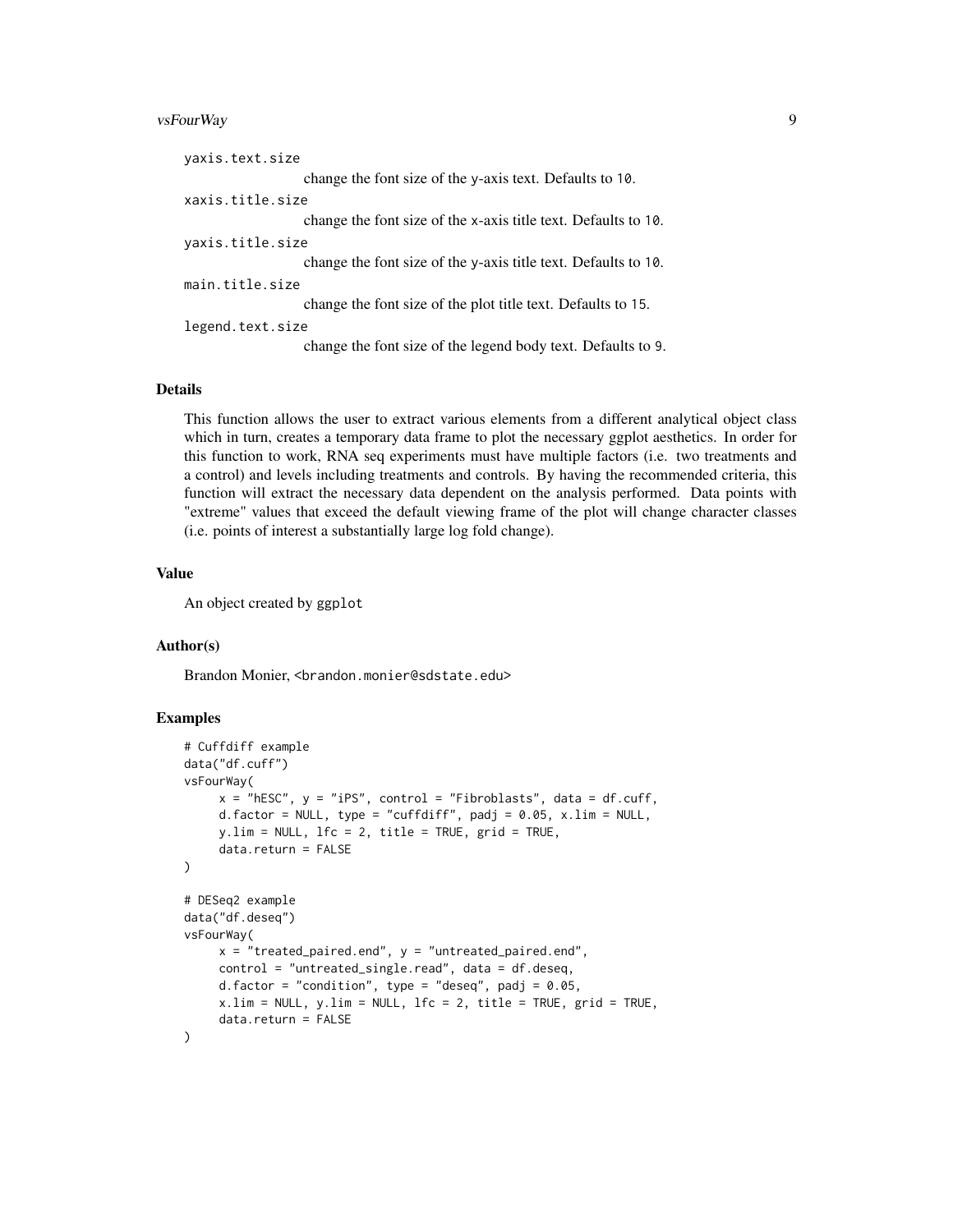```
# edgeR example
data("df.edger")
require(edgeR)
vsFourWay(
     x = "WM", y = "WW", control = "MM", data = df. edge;d.factor = NULL, type = "edger", padj = 0.05, x.lim = NULL,
     y.lim = NULL, lfc = 2, title = TRUE, grid = TRUE,
     data.return = FALSE
)
# Highlight IDs
data("df.edger")
require(edgeR)
h1 \leftarrow c("ID_639",
    "ID_518",
    "ID_602",
    "ID_449",
    "ID_076"
)
vsFourWay(
   x = "WM", y = "WW", control = "MM", data = df. edge,d.factor = NULL, type = "edger", padj = 0.05, x.lim = NULL,
   y.lim = NULL, lfc = 2, title = TRUE, grid = TRUE,
    data.return = FALSE, highlight = hl
)
# Extract data frame from visualization
data("df.cuff")
tmp <- vsFourWay(
     x = "WM", y = "WW", control = "MM", data = df. edger,d.factor = NULL, type = "edger", padj = 0.05,
     x.lim = NULL, y.lim = NULL, 1fc = 2, title = TRUE,
     grid = TRUE, data.return = TRUE
\lambdadf_four <- tmp[[1]] ## or use tmp$data
head(df_four)
# Show plot from object (see prior example for more details)
tmp[[2]] ## or use tmp$plot
```
vsMAMatrix *MA plot matrix from* log*\_*2 *fold changes and* −log*\_*10*(*p*-values)*

#### Description

This function allows you to generate MA plots for all possible treatment combinations for a given factor in either a cuffdiff, DESeq2, or edgeR data set.

<span id="page-9-0"></span>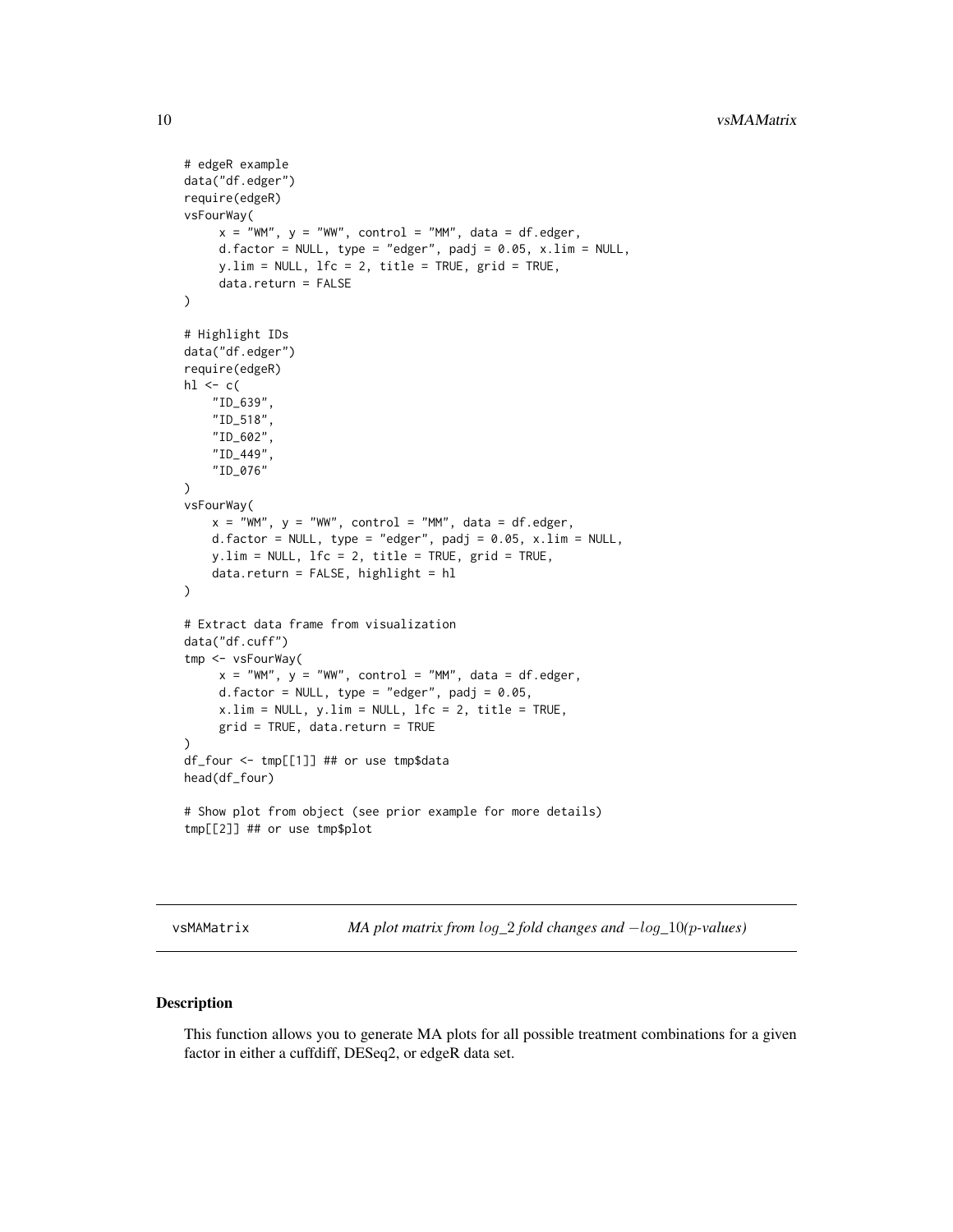#### vsMAMatrix 11

#### Usage

```
vsMAMatrix(data, d.factor = NULL, type = c("cuffdiff", "deseq", "edger"),
 padj = 0.05, y.lim = NULL, lfc = NULL, title = TRUE, legend = TRUE,
 grid = TRUE, counts = TRUE, data.return = FALSE, xaxis.text.size = 9,
 yaxis.text.size = 9, xaxis.title.size = 10, yaxis.title.size = 10,
 main.title.size = 15, legend.text.size = 9, facet.title.size = 10)
```

| data             | output generated from calling the main routines of either cuffdiff, DESeq2, or<br>edgeR analyses. For cuffdiff, this will be a *_exp.diff file. For DESeq2,<br>this will be a generated object of class DESeqDataSet. For edgeR, this will be a<br>generated object of class DGEList.   |
|------------------|-----------------------------------------------------------------------------------------------------------------------------------------------------------------------------------------------------------------------------------------------------------------------------------------|
| d.factor         | a specified factor; for use with DESeq2 objects only. This input equates to the<br>first parameter for the contrast argument when invoking the results() function<br>in DESeq2. Defaults to NULL.                                                                                       |
| type             | an analysis classifier to tell the function how to process the data. Must be either<br>cuffdiff, deseq, or edger. cuffdiff must be used with cuffdiff data; deseq<br>must be used for DESeq2 output; edgeR must be used with edgeR data. See the<br>data parameter for further details. |
| padj             | a user defined adjusted $p$ -value cutoff point. Defaults to 0.05.                                                                                                                                                                                                                      |
| y.lim            | set manual limits (boundaries) to the y axis. Defaults to NULL.                                                                                                                                                                                                                         |
| 1fc              | log fold change level for setting conditonals. If no user input is added (NULL),<br>value defaults to 1.                                                                                                                                                                                |
| title            | display the main title of plot. Logical; defaults to TRUE. If set to FALSE, no title<br>will display in plot.                                                                                                                                                                           |
| legend           | display legend of plot. Logical; defaults to TRUE. If set to FALSE, no legend will<br>display in plot.                                                                                                                                                                                  |
| grid             | display major and minor axis lines. Logical; defaults to TRUE. If set to FALSE,<br>no axis lines will display in plot.                                                                                                                                                                  |
| counts           | displays the number of differentially expressed genes for each treatment com-<br>parison. Defaults to TRUE.                                                                                                                                                                             |
| data.return      | returns data output of plot. Logical; defaults to FALSE. If set to TRUE, a data<br>frame will also be called. Assign to object for reproduction and saving of data<br>frame. See final example for further details.                                                                     |
| xaxis.text.size  |                                                                                                                                                                                                                                                                                         |
|                  | change the font size of the x-axis text. Defaults to 9.                                                                                                                                                                                                                                 |
| yaxis.text.size  |                                                                                                                                                                                                                                                                                         |
|                  | change the font size of the y-axis text. Defaults to 9.                                                                                                                                                                                                                                 |
| xaxis.title.size | change the font size of the x-axis title text. Defaults to 10.                                                                                                                                                                                                                          |
| yaxis.title.size |                                                                                                                                                                                                                                                                                         |
|                  | change the font size of the y-axis title text. Defaults to 10.                                                                                                                                                                                                                          |
| main.title.size  |                                                                                                                                                                                                                                                                                         |
|                  | change the font size of the plot title text. Defaults to 15.                                                                                                                                                                                                                            |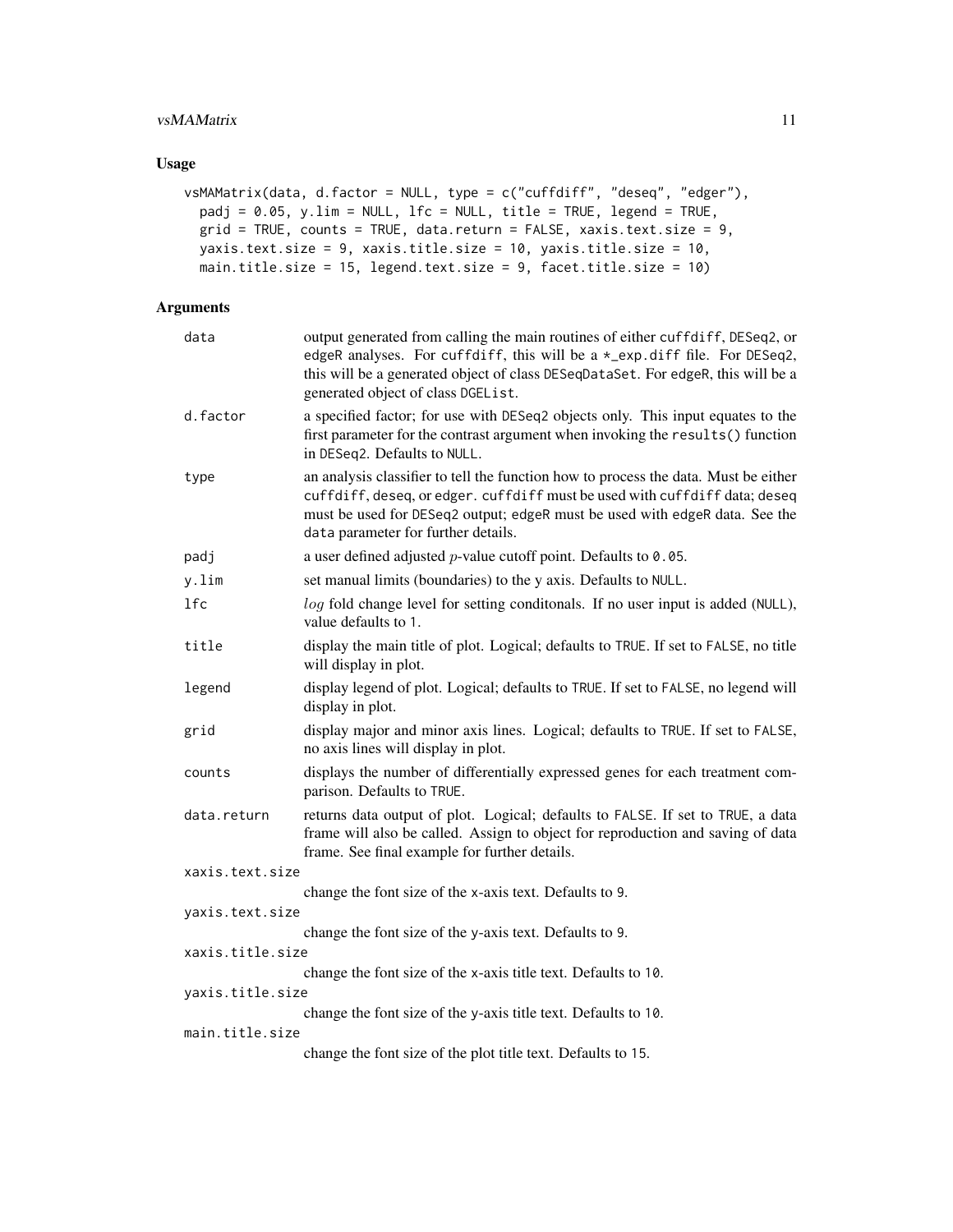| legend.text.size                                                   |  |  |
|--------------------------------------------------------------------|--|--|
| change the font size of the legend body text. Defaults to 9.       |  |  |
| facet.title.size                                                   |  |  |
| change the font size of the facet wrap title text. Defaults to 10. |  |  |

#### Value

An object created by ggplot

#### Author(s)

Brandon Monier, <brandon.monier@sdstate.edu>

```
# Cuffdiff example
data("df.cuff")
vsMAMatrix(
  data = df.cuff, d.factor = NULL, type = "cuffdiff",
  padj = 0.05, y.lim = NULL, 1fc = 1, title = TRUE,
  grid = TRUE, counts = TRUE, data. return = FALSE)
# DESeq2 example
data("df.deseq")
require(DESeq2)
vsMAMatrix(
 data = df.deseq, d.factor = "condition", type = "deseq",
 padj = 0.05, y.lim = NULL, lfc = 1, title = TRUE,
 grid = TRUE, counts = TRUE, data.return = FALSE
\lambda# edgeR example
data("df.edger")
require(edgeR)
vsMAMatrix(
  data = df.edger, d.factor = NULL, type = "edger",
  padj = 0.05, y.lim = NULL, 1fc = 1, title = TRUE,
  grid = TRUE, counts = TRUE, data.return = FALSE
)
# Extract data frame from visualization
data("df.cuff")
tmp <- vsMAMatrix(
  data = df.cuff, d.factor = NULL,type = "cuffdiff", padj = 0.05, y.lim = NULL,
  1fc = 1, title = TRUE, grid = TRUE,
  counts = TRUE, data.return = TRUE
)
df_mamat <- tmp[[1]] ## or use tmp$data
head(df_mamat)
```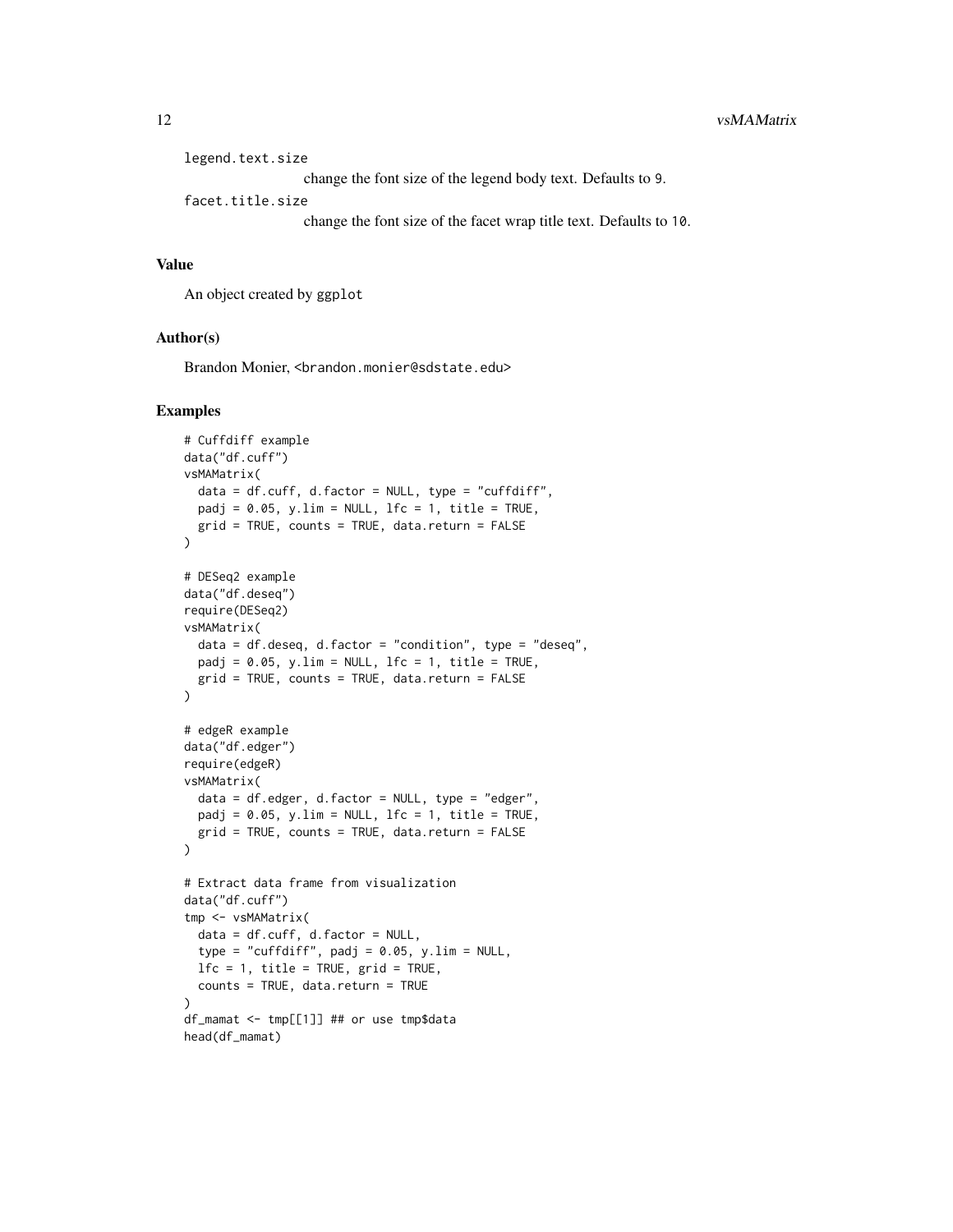<span id="page-12-0"></span># Show plot from object (see prior example for more details) tmp[[2]] ## or use tmp\$plot

vsMAPlot *MA plot from mean expression and* log *fold changes from different analytical objects*

#### Description

This function allows you to extract necessary results-based data from different output files to create a MA plot (i.e. a scatter plot) of  $log_2$  fold changes versus normalized mean counts while implementing ggplot2 aesthetics.

#### Usage

```
vsMAPlot(x, y, data, d.factor = NULL, type = c("cuffdiff", "deseq",
  "edger"), padj = 0.05, y.lim = NULL, 1fc = NULL, title = TRUE,
  legend = TRUE, grid = TRUE, highlight = NULL, data.return = FALSE,
  xaxis.text.size = 10, yaxis.text.size = 10, xaxis.title.size = 10,
 yaxis.title.size = 10, main.title.size = 15, legend.text.size = 9)
```

| X        | treatment x for comparison $(log_2(x/control))$ . This will be a factor level in your<br>data.                                                                                                                                                                                          |
|----------|-----------------------------------------------------------------------------------------------------------------------------------------------------------------------------------------------------------------------------------------------------------------------------------------|
| y        | treatment y for comparison $(log_2(y/control))$ . This will be a factor level in your<br>data.                                                                                                                                                                                          |
| data     | output generated from calling the main routines of either cuffdiff, DESeq2, or<br>edgeR analyses. For cuffdiff, this will be a *_exp.diff file. For DESeq2,<br>this will be a generated object of class DESeqDataSet. For edgeR, this will be a<br>generated object of class DGEList.   |
| d.factor | a specified factor; for use with DESeq2 objects only. This input equates to the<br>first parameter for the contrast argument when invoking the results() function<br>in DESeq2. Defaults to NULL.                                                                                       |
| type     | an analysis classifier to tell the function how to process the data. Must be either<br>cuffdiff, deseq, or edger. cuffdiff must be used with cuffdiff data; deseq<br>must be used for DESeq2 output; edgeR must be used with edgeR data. See the<br>data parameter for further details. |
| padj     | a user defined adjusted p-value cutoff point. Defaults to 0.05.                                                                                                                                                                                                                         |
| y.lim    | set manual limits (boundaries) to the y axis. Defaults to NULL.                                                                                                                                                                                                                         |
| lfc      | log fold change level for setting conditonals. If no user input is added (NULL),<br>value defaults to 1.                                                                                                                                                                                |
| title    | display the main title of plot. Logical; defaults to TRUE. If set to FALSE, no title<br>will display in plot.                                                                                                                                                                           |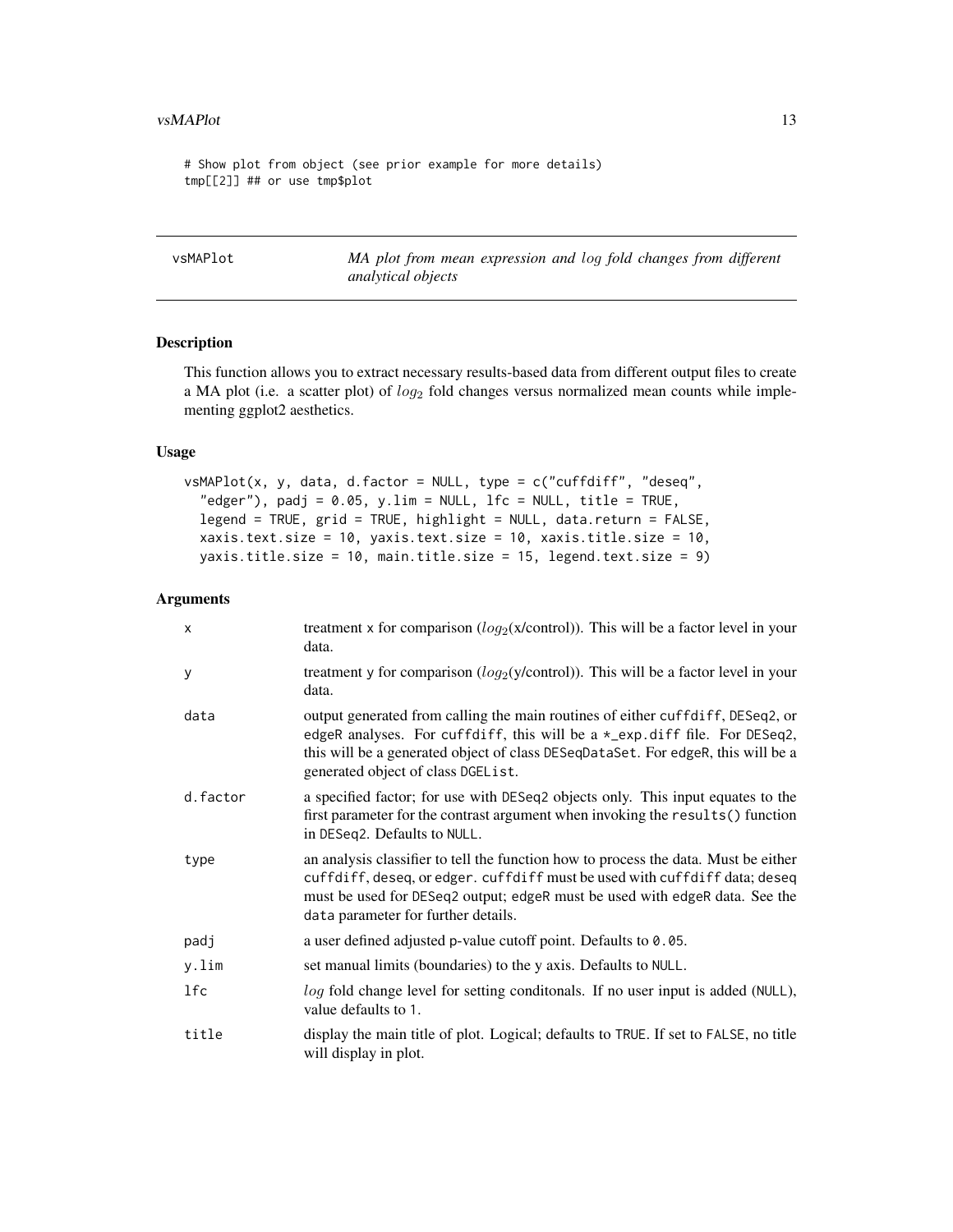|                  | legend          | display legend of plot. Logical; defaults to TRUE. If set to FALSE, no legend will<br>display in plot.                                                                                                             |
|------------------|-----------------|--------------------------------------------------------------------------------------------------------------------------------------------------------------------------------------------------------------------|
|                  | grid            | display major and minor axis lines. Logical; defaults to TRUE. If set to FALSE,<br>no axis lines will display in plot.                                                                                             |
|                  | highlight       | character string of IDs that will be highlighted. Set to NULL if you do not want<br>highlighted data.                                                                                                              |
|                  | data.return     | returns data output of plot Logical; defaults to FALSE. If set to TRUE, a data frame<br>will also be called. Assign to object for reproduction and saving of data frame.<br>See final example for further details. |
|                  | xaxis.text.size |                                                                                                                                                                                                                    |
|                  |                 | change the font size of the x-axis text. Defaults to 10.                                                                                                                                                           |
|                  | yaxis.text.size |                                                                                                                                                                                                                    |
|                  |                 | change the font size of the y-axis text. Defaults to 10.                                                                                                                                                           |
| xaxis.title.size |                 |                                                                                                                                                                                                                    |
|                  |                 | change the font size of the x-axis title text. Defaults to 10.                                                                                                                                                     |
| yaxis.title.size |                 |                                                                                                                                                                                                                    |
|                  |                 | change the font size of the y-axis title text. Defaults to 10.                                                                                                                                                     |
| main.title.size  |                 |                                                                                                                                                                                                                    |
|                  |                 | change the font size of the plot title text. Defaults to 15.                                                                                                                                                       |
| legend.text.size |                 |                                                                                                                                                                                                                    |
|                  |                 | change the font size of the legend body text. Defaults to 9.                                                                                                                                                       |
|                  |                 |                                                                                                                                                                                                                    |

#### Value

An object created by ggplot

#### Author(s)

Brandon Monier, <br />
strandon.monier@sdstate.edu>

```
# Cuffdiff example
data("df.cuff")
vsMAPlot(
     x = "hESC", y = "iPS", data = df.cuff, d.factor = NULL,
     type = "cuffdiff", padj = 0.05, y.lim = NULL, lfc = 1,
     title = TRUE, legend = TRUE, grid = TRUE, data.return = FALSE
\mathcal{L}# DESeq2 example
data("df.deseq")
require(DESeq2)
vsMAPlot(
     x = "treated\_paired.end", y = "untreated\_paired.end",data = df.deseq, d.factor = "condition", type = "deseq",
     padj = 0.05, y.lim = NULL, 1fc = NULL, title = TRUE,
     legend = TRUE, grid = TRUE, data.return = FALSE
```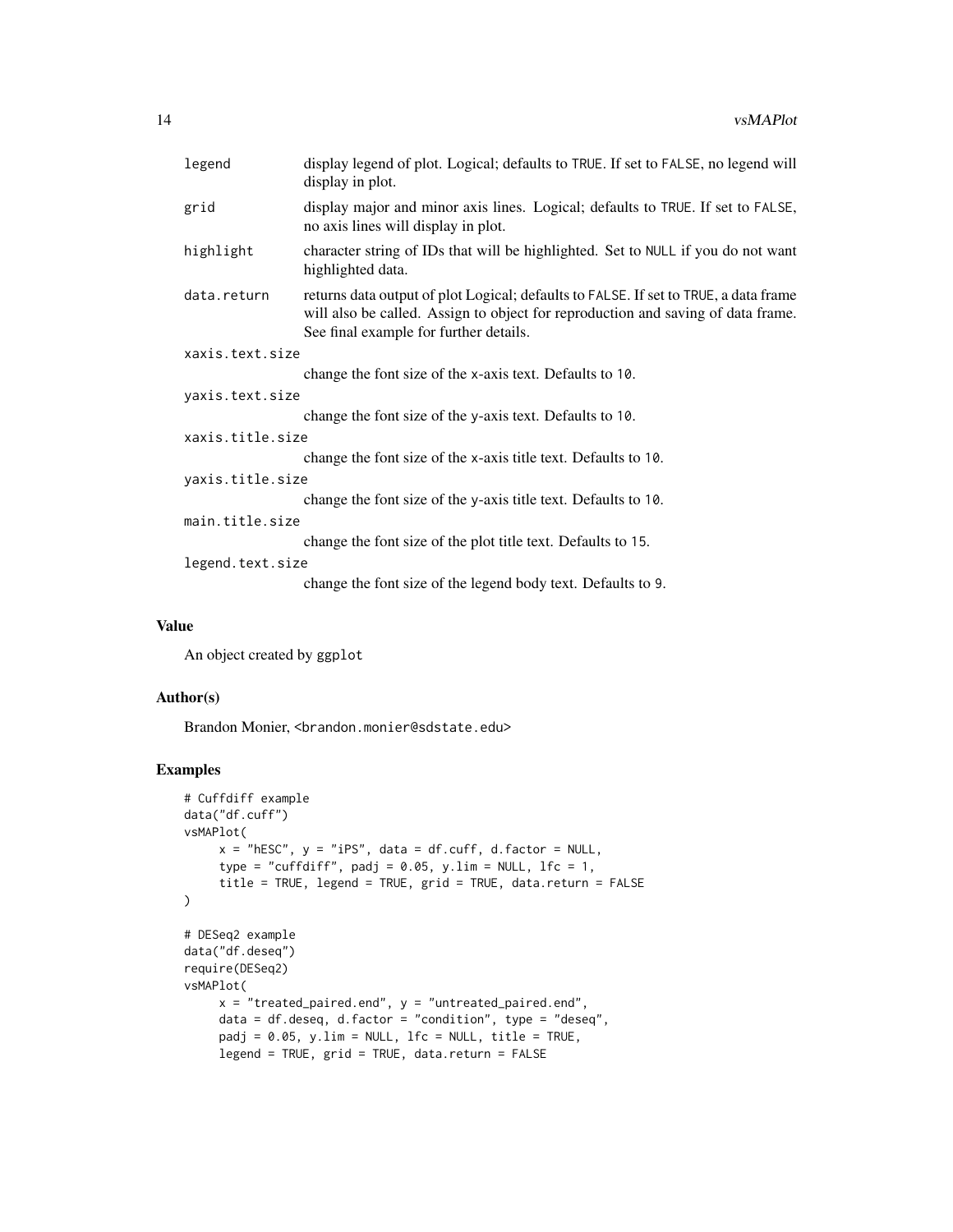<span id="page-14-0"></span>vsScatterMatrix 15

```
)
# edgeR example
data("df.edger")
require(edgeR)
vsMAPlot(
     x = "WM", y = "MM", data = df. edge, d.factor = NULL,type = "edger", padj = 0.1, y.lim = NULL, 1fc = 1,
     title = FALSE, legend = TRUE, grid = TRUE, data.return = FALSE
)
# Highlight IDs
data("df.deseq")
require(DESeq2)
h1 \leftarrow c("FBgn0022201",
    "FBgn0003042",
    "FBgn0031957",
    "FBgn0033853",
    "FBgn0003371"
\mathcal{L}vsMAPlot(
     x = "treated\_paired.end", y = "untreated\_paired.end",data = df.deseq, d.factor = "condition", type = "deseq",
     padj = 0.05, y.lim = NULL, 1fc = NULL, title = TRUE,
     legend = TRUE, grid = TRUE, data.return = FALSE, highlight = hl
)
# Extract data frame from visualization
data("df.cuff")
tmp <- vsMAPlot(
     x = "hEsc", y = "iPS", data = df.cuff,d.factor = NULL, type = "cuffdiff", padj = 0.05,
     y.lim = NULL, lfc = 1, title = TRUE, grid = TRUE,
     data.return = TRUE
\lambdadf_ma <- tmp[[1]] ## or use tmp$data
head(df_ma)
# Show plot from object (see prior example for more details)
tmp[[2]] ## or use tmp$plot
```
vsScatterMatrix *Scatter plot matrix of* log*\_*10*(FPKM or CPM) values*

#### Description

This function will generate a matrix of scatterplots for all possible treatment combinations with additional distribution info.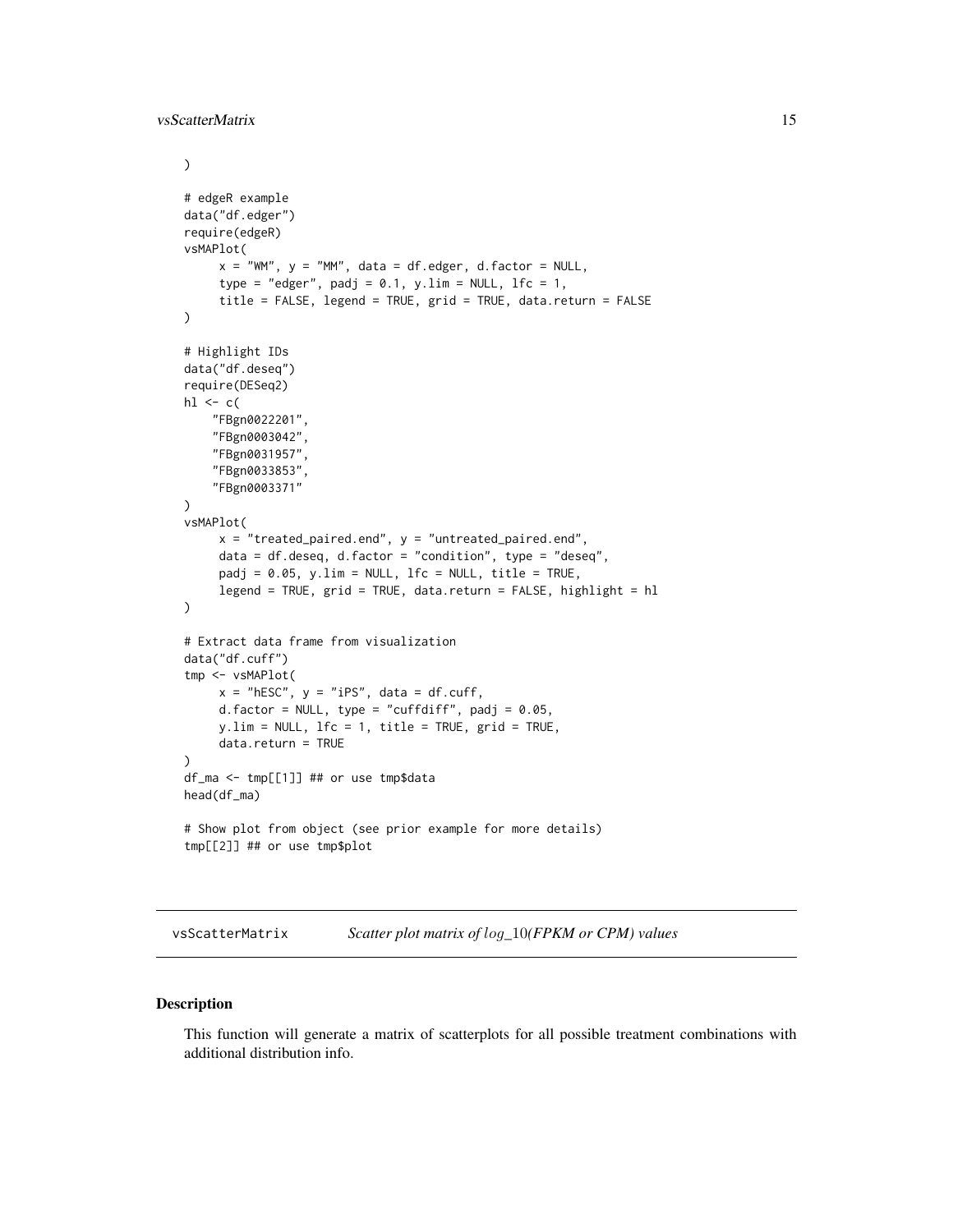```
vsScatterMatrix(data, d.factor = NULL, type = c("cuffdiff", "deseq",
  "edger"), comp = NULL, title = TRUE, grid = TRUE, man.title = NULL,
 data.return = FALSE, xaxis.text.size = 9, yaxis.text.size = 9,
 xaxis.title.size = 10, yaxis.title.size = 10, main.title.size = 15,
 facet.title.size = 10)
```
#### Arguments

| data             | output generated from calling the main routines of either cuffdiff, DESeq2, or<br>edgeR analyses. For cuffdiff, this will be a *_exp.diff file. For DESeq2,<br>this will be a generated object of class DESeqDataSet. For edgeR, this will be a<br>generated object of class DGEList.   |
|------------------|-----------------------------------------------------------------------------------------------------------------------------------------------------------------------------------------------------------------------------------------------------------------------------------------|
| d.factor         | a specified factor; for use with DESeq2 objects only. This input equates to the<br>first parameter for the contrast argument when invoking the results() function<br>in DESeq2. Defaults to NULL.                                                                                       |
| type             | an analysis classifier to tell the function how to process the data. Must be either<br>cuffdiff, deseq, or edger. cuffdiff must be used with cuffdiff data; deseq<br>must be used for DESeq2 output; edgeR must be used with edgeR data. See the<br>data parameter for further details. |
| comp             | treatments you would like to compare in the form of a vector. If no parameter is<br>specified, all possible treatment comparisons will be made. Defaults to NULL.                                                                                                                       |
| title            | display the main title of plot. Logical; defaults to TRUE. If set to FALSE, no title<br>will display in plot.                                                                                                                                                                           |
| grid             | display major and minor axis lines. Logical; defaults to TRUE. If set to FALSE,<br>no axis lines will display in plot.                                                                                                                                                                  |
| man.title        | a manually specified title at the authors discretion. Defaults to NULL.                                                                                                                                                                                                                 |
| data.return      | returns data output of plot. Logical; defaults to FALSE. If set to TRUE, a data<br>frame will also be called. Assign to object for reproduction and saving of data<br>frame. See final example for further details.                                                                     |
| xaxis.text.size  |                                                                                                                                                                                                                                                                                         |
|                  | change the font size of the x-axis text. Defaults to 9.                                                                                                                                                                                                                                 |
| yaxis.text.size  |                                                                                                                                                                                                                                                                                         |
|                  | change the font size of the y-axis text. Defaults to 9.                                                                                                                                                                                                                                 |
| xaxis.title.size |                                                                                                                                                                                                                                                                                         |
| yaxis.title.size | change the font size of the x-axis title text. Defaults to 10.                                                                                                                                                                                                                          |
|                  | change the font size of the y-axis title text. Defaults to 10.                                                                                                                                                                                                                          |
| main.title.size  |                                                                                                                                                                                                                                                                                         |
|                  | change the font size of the plot title text. Defaults to 15.                                                                                                                                                                                                                            |
| facet.title.size |                                                                                                                                                                                                                                                                                         |
|                  | change the font size of the facet wrap title text. Defaults to 10.                                                                                                                                                                                                                      |

#### Value

An object created by ggplot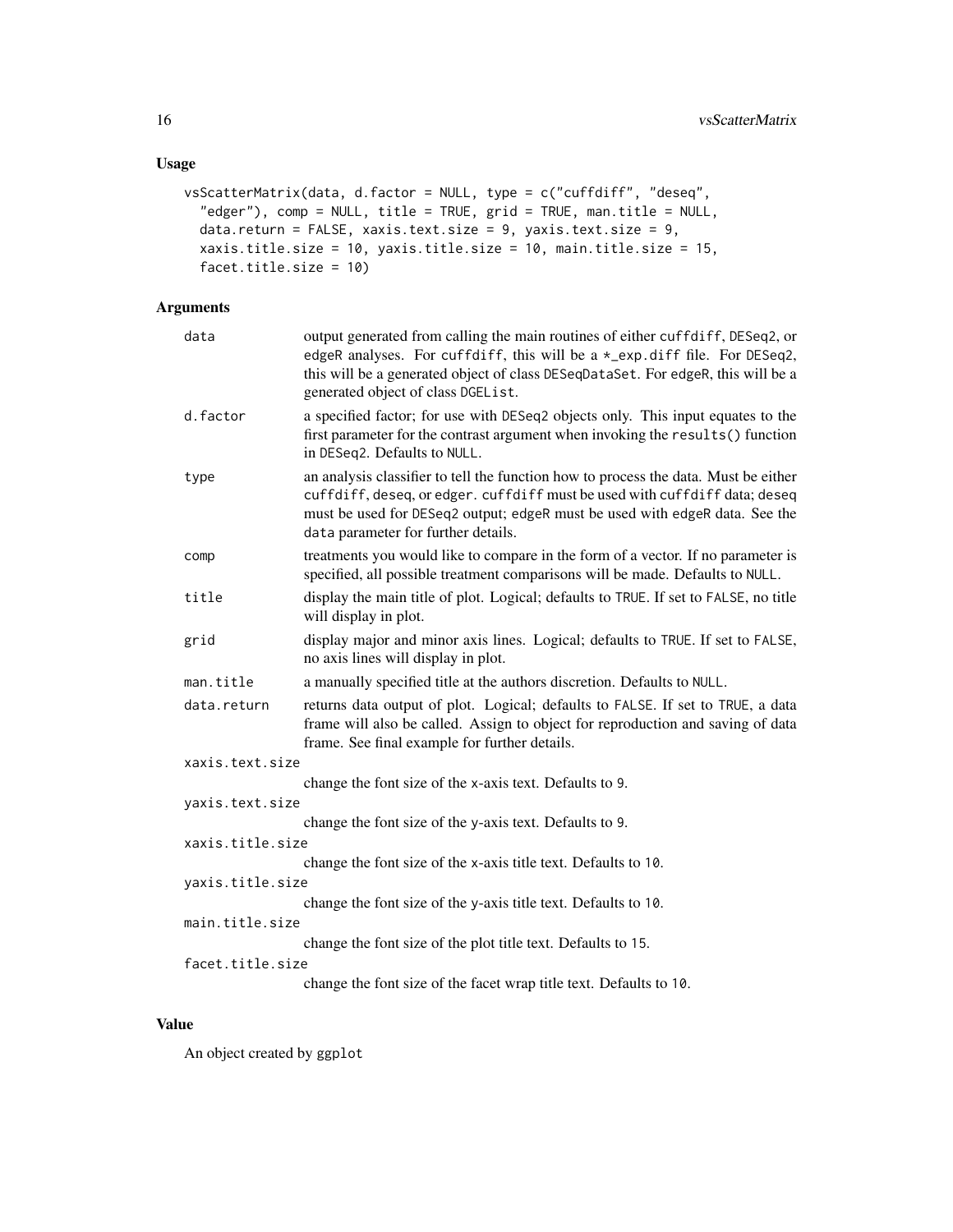#### <span id="page-16-0"></span>vsScatterPlot 17

#### Author(s)

Brandon Monier, <br andon.monier@sdstate.edu>

#### Examples

```
# Cuffdiff example
data("df.cuff")
vsScatterMatrix(
     data = df.cuff, d.factor = NULL, type = "cuffdiff",comp = NULL, title = TRUE, grid = TRUE,man.title = "Example title"
)
# DESeq2 example
data("df.deseq")
require(DESeq2)
vsScatterMatrix(
     data = df.deseq, d.factor = "condition", type = "descq",comp = NULL, title = TRUE, grid = FALSE, man.title = NULL
)
# edgeR example
data("df.edger")
require(edgeR)
vsScatterMatrix(
     data = df.edger, d.factor = NULL, type = "edger",
     comp = c("WM", "MM"), title = TRUE, grid = TRUE,
     man.title = NULL
)
# Extract data frame from visualization
data("df.edger")
tmp <- vsScatterMatrix(
     data = df.edger, d.factor = NULL, type = "edger",
     comp = c("WM", "MM"), title = TRUE, grid = TRUE,
     man.title = NULL, data.return = TRUE
)
df_scatmat <- tmp[[1]] ## or use tmp$data
head(df_scatmat)
# Show plot from object (see prior example for more details)
tmp[[2]] ## or use tmp$plot
```
vsScatterPlot *Scatter plot of* log*\_*10*(FPKM or CPM) values*

#### Description

This function allows you to visualize comparisons of  $log_{10}$  values of either FPKM or CPM measurements of two treatments depending on analytical type.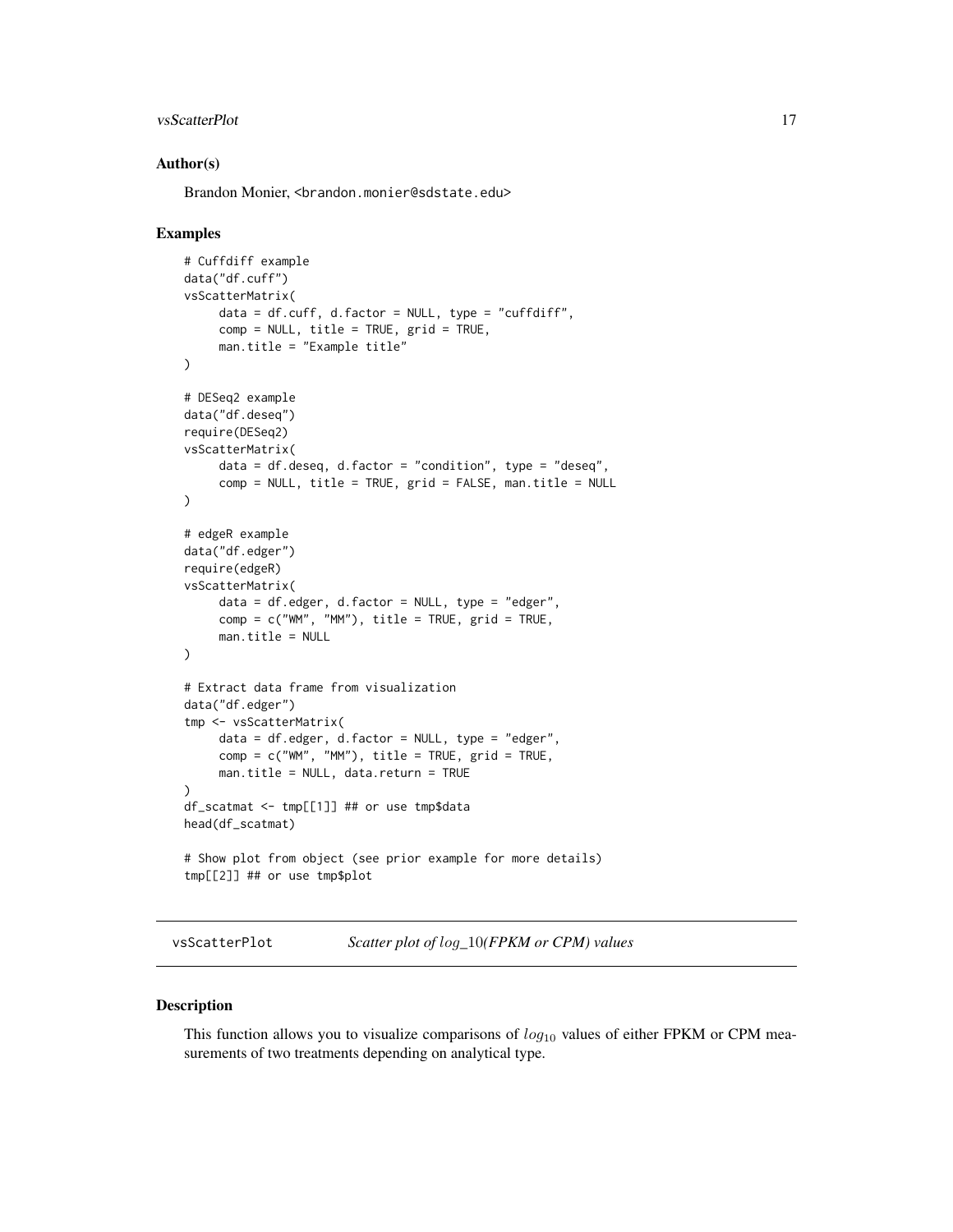```
vsScatterPlot(x, y, data, d.factor = NULL, type = c("cuffdiff", "deseq",
  "edger"), title = TRUE, grid = TRUE, highlight = NULL,
  data.return = FALSE, xaxis.text.size = 10, yaxis.text.size = 10,
 xaxis.title.size = 12, yaxis.title.size = 12, main.title.size = 15)
```
#### Arguments

| x                                                                                 | treatment x for comparison ( $log_2(x/control)$ ). This will be a factor level in your<br>data.                                                                                                                                                                                         |  |
|-----------------------------------------------------------------------------------|-----------------------------------------------------------------------------------------------------------------------------------------------------------------------------------------------------------------------------------------------------------------------------------------|--|
| У                                                                                 | treatment y for comparison $(log_2(y/control))$ . This will be a factor level in your<br>data.                                                                                                                                                                                          |  |
| data                                                                              | output generated from calling the main routines of either cuffdiff, DESeq2, or<br>edgeR analyses. For cuffdiff, this will be a *_exp.diff file. For DESeq2,<br>this will be a generated object of class DESeqDataSet. For edgeR, this will be a<br>generated object of class DGEList.   |  |
| d.factor                                                                          | a specified factor; for use with DESeq2 objects only. This input equates to the<br>first parameter for the contrast argument when invoking the results() function<br>in DESeq2. Defaults to NULL.                                                                                       |  |
| type                                                                              | an analysis classifier to tell the function how to process the data. Must be either<br>cuffdiff, deseq, or edger. cuffdiff must be used with cuffdiff data; deseq<br>must be used for DESeq2 output; edgeR must be used with edgeR data. See the<br>data parameter for further details. |  |
| title                                                                             | display the main title of plot. Logical; defaults to TRUE. If set to FALSE, no title<br>will display in plot.                                                                                                                                                                           |  |
| grid                                                                              | display major and minor axis lines. Logical; defaults to TRUE. If set to FALSE,<br>no axis lines will display in plot.                                                                                                                                                                  |  |
| highlight                                                                         | character string of IDs that will be highlighted. Set to NULL if you do not want<br>highlighted data.                                                                                                                                                                                   |  |
| data.return                                                                       | returns data output of plot Logical; defaults to FALSE. If set to TRUE, a data frame<br>will also be called. Assign to object for reproduction and saving of data frame.<br>See final example for further details.                                                                      |  |
| xaxis.text.size                                                                   |                                                                                                                                                                                                                                                                                         |  |
|                                                                                   | change the font size of the x-axis text. Defaults to 10.                                                                                                                                                                                                                                |  |
| yaxis.text.size                                                                   |                                                                                                                                                                                                                                                                                         |  |
|                                                                                   | change the font size of the y-axis text. Defaults to 10.                                                                                                                                                                                                                                |  |
| xaxis.title.size                                                                  |                                                                                                                                                                                                                                                                                         |  |
|                                                                                   | change the font size of the x-axis title text. Defaults to 12.                                                                                                                                                                                                                          |  |
| yaxis.title.size                                                                  |                                                                                                                                                                                                                                                                                         |  |
| change the font size of the y-axis title text. Defaults to 12.<br>main.title.size |                                                                                                                                                                                                                                                                                         |  |
|                                                                                   | change the font size of the plot title text. Defaults to 15.                                                                                                                                                                                                                            |  |
|                                                                                   |                                                                                                                                                                                                                                                                                         |  |

#### Value

An object created by ggplot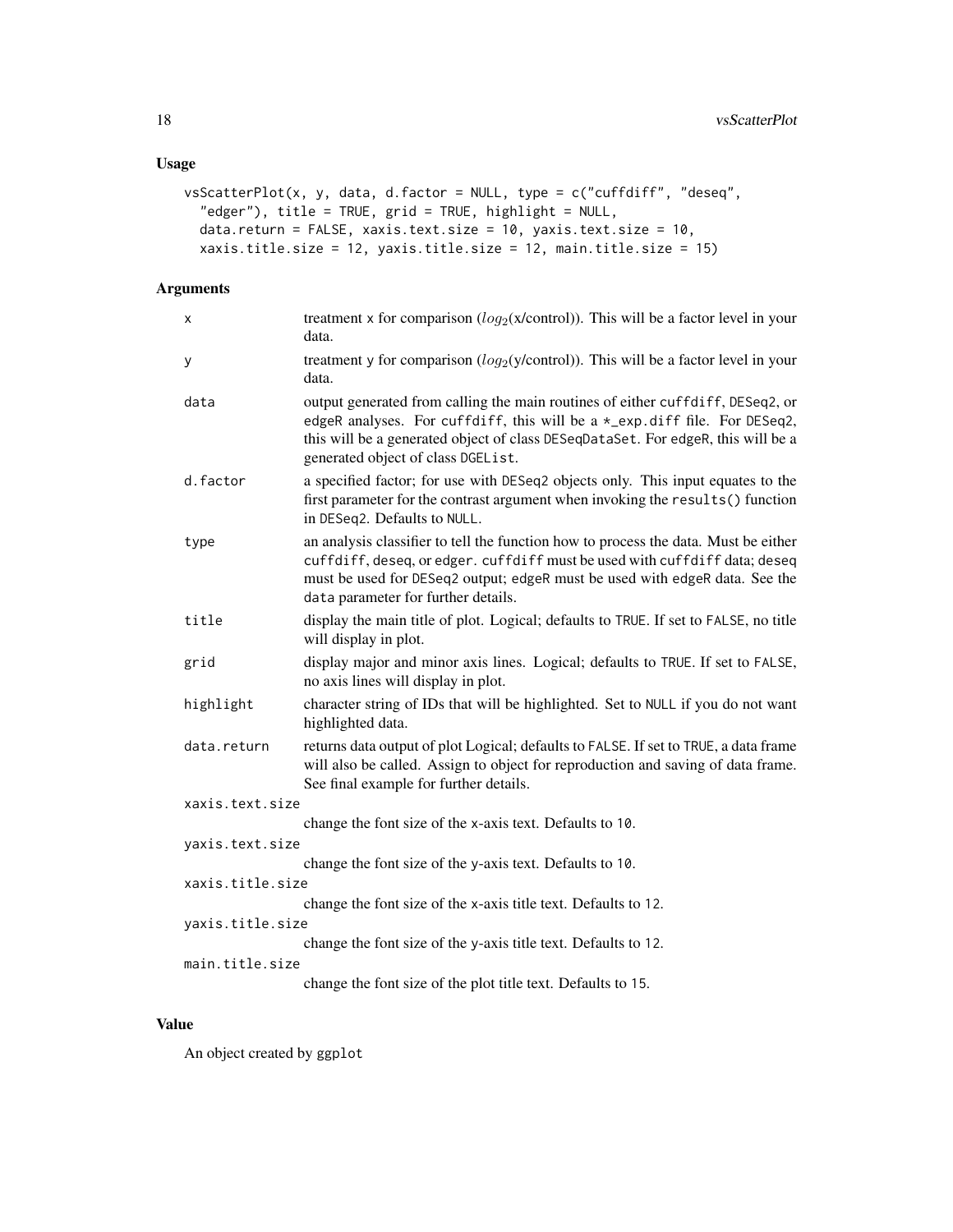#### vsScatterPlot 19

#### Author(s)

Brandon Monier, <br andon.monier@sdstate.edu>

```
# Cuffdiff example
data("df.cuff")
vsScatterPlot(
     x = "hESC", y = "iPS", data = df.cuff, d.factor = NULL,
     type = "cuffdiff", title = TRUE, grid = TRUE
\lambda# DESeq2 example
data("df.deseq")
require(DESeq2)
vsScatterPlot(
     x = "treated_paired.end", y = "untreated_paired.end",
     data = df.deseq, d.factor = "condition", type = "deseq",title = TRUE, grid = TRUE
)
# edgeR example
data("df.edger")
require(edgeR)
vsScatterPlot(
     x = "WW", y = "WM", data = df. edge, d.factor = NULL,type = "edger", title = TRUE, grid = TRUE
\lambda# Highlight IDs
data("df.cuff")
hl \leq c(
     "XLOC_000033",
     "XLOC_000099",
     "XLOC_001414",
     "XLOC_001409"
)
vsScatterPlot(
    x = "hESC", y = "iPS", data = df.cuff, d.factor = NULL,
     type = "cuffdiff", title = TRUE, grid = TRUE, highlight = hl
\lambda# Extract data frame from visualization
data("df.cuff")
tmp <- vsScatterPlot(
     x = "hESC", y = "iPS", data = df.cuff, d.factor = NULL,
     type = "cuffdiff", title = TRUE, grid = TRUE, data.return = TRUE
)
df_scatter <- tmp[[1]] ## or use tmp$data
head(df_scatter)
# Show plot from object (see prior example for more details)
```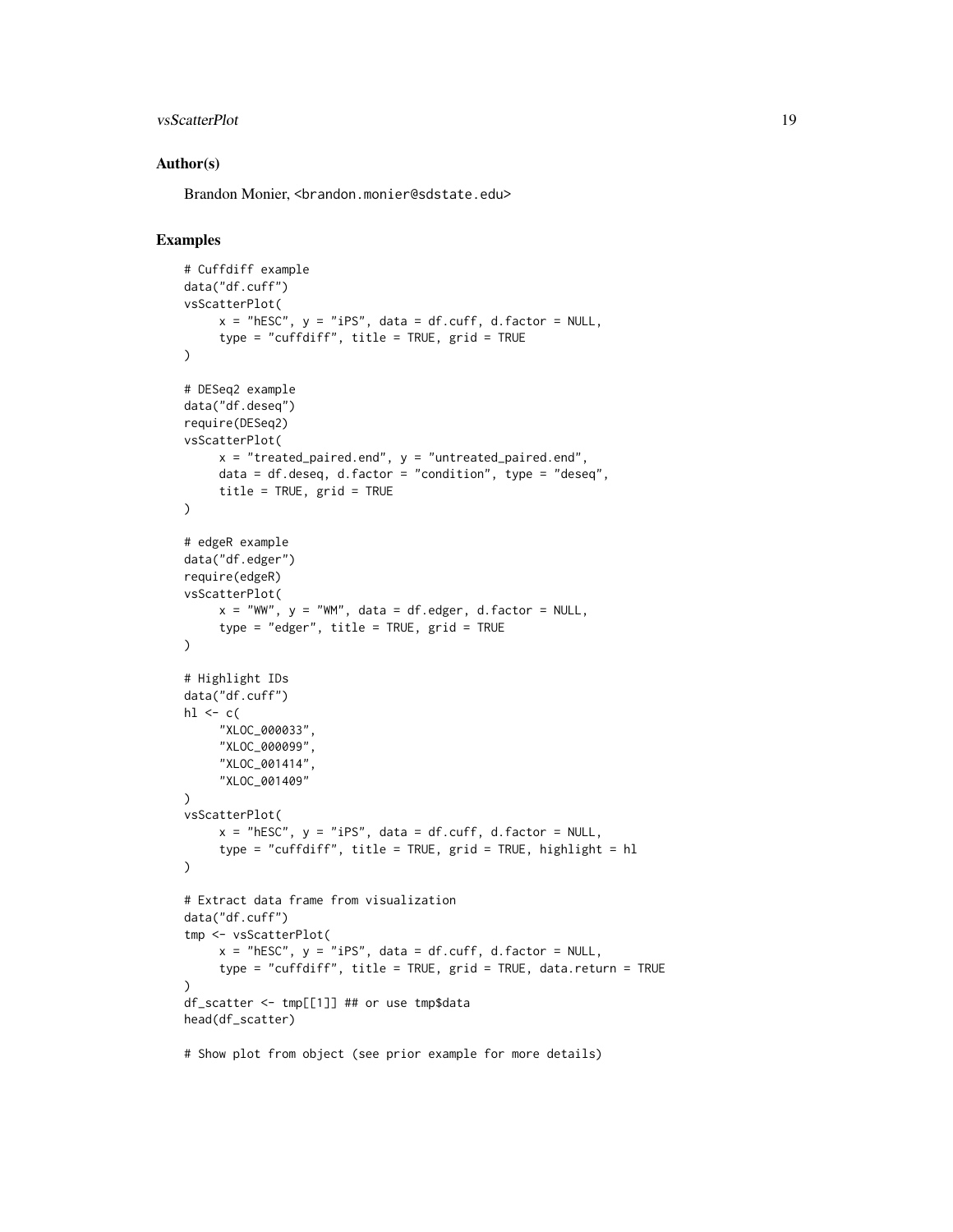```
tmp[[2]] ## or use tmp$plot
```
vsVolcano *Volcano plot from* log*\_*2 *fold changes and* −log*\_*10*(*p*-values)*

#### Description

This function allows you to extract necessary results-based data from either a DESeq2 object, edgeR object, or cuffdiff data frame to create a volcano plot (i.e. a scatter plot) of the negative log of the p-value versus the log of the fold change while implementing ggplot2 aesthetics.

#### Usage

```
vsVolcano(x, y, data, d.factor = NULL, type = c("cuffdiff", "deseq",
  "edger"), padj = 0.05, x.lim = NULL, lfc = NULL, title = TRUE,
  legend = TRUE, grid = TRUE, highlight = NULL, data.return = FALSE,
 xaxis.text.size = 10, yaxis.text.size = 10, xaxis.title.size = 10,
 yaxis.title.size = 10, main.title.size = 15, legend.text.size = 9)
```

| X        | treatment x for comparison $(log_2(x/control))$ . This will be a factor level in your<br>data.                                                                                                                                                                                          |
|----------|-----------------------------------------------------------------------------------------------------------------------------------------------------------------------------------------------------------------------------------------------------------------------------------------|
| У        | treatment y for comparison $(log_2(y/control))$ . This will be a factor level in your<br>data.                                                                                                                                                                                          |
| data     | output generated from calling the main routines of either cuffdiff, DESeq2, or<br>edgeR analyses. For cuffdiff, this will be a *_exp.diff file. For DESeq2,<br>this will be a generated object of class DESeqDataSet. For edgeR, this will be a<br>generated object of class DGEList.   |
| d.factor | a specified factor; for use with DESeq2 objects only. This input equates to the<br>first parameter for the contrast argument when invoking the results() function<br>in DESeq2. Defaults to NULL.                                                                                       |
| type     | an analysis classifier to tell the function how to process the data. Must be either<br>cuffdiff, deseq, or edger. cuffdiff must be used with cuffdiff data; deseq<br>must be used for DESeq2 output; edgeR must be used with edgeR data. See the<br>data parameter for further details. |
| padj     | a user defined adjusted $p$ -value cutoff point. Defaults to 0.05.                                                                                                                                                                                                                      |
| x.lim    | set manual limits (boundaries) to the x axis. Defaults to NULL.                                                                                                                                                                                                                         |
| lfc      | log fold change level for setting conditionals. If no user input is added (NULL),<br>value defaults to 1.                                                                                                                                                                               |
| title    | display the main title of plot. Logical; defaults to TRUE. If set to FALSE, no title<br>will display in plot.                                                                                                                                                                           |
| legend   | display legend of plot. Logical; defaults to TRUE. If set to FALSE, no legend will<br>display in plot.                                                                                                                                                                                  |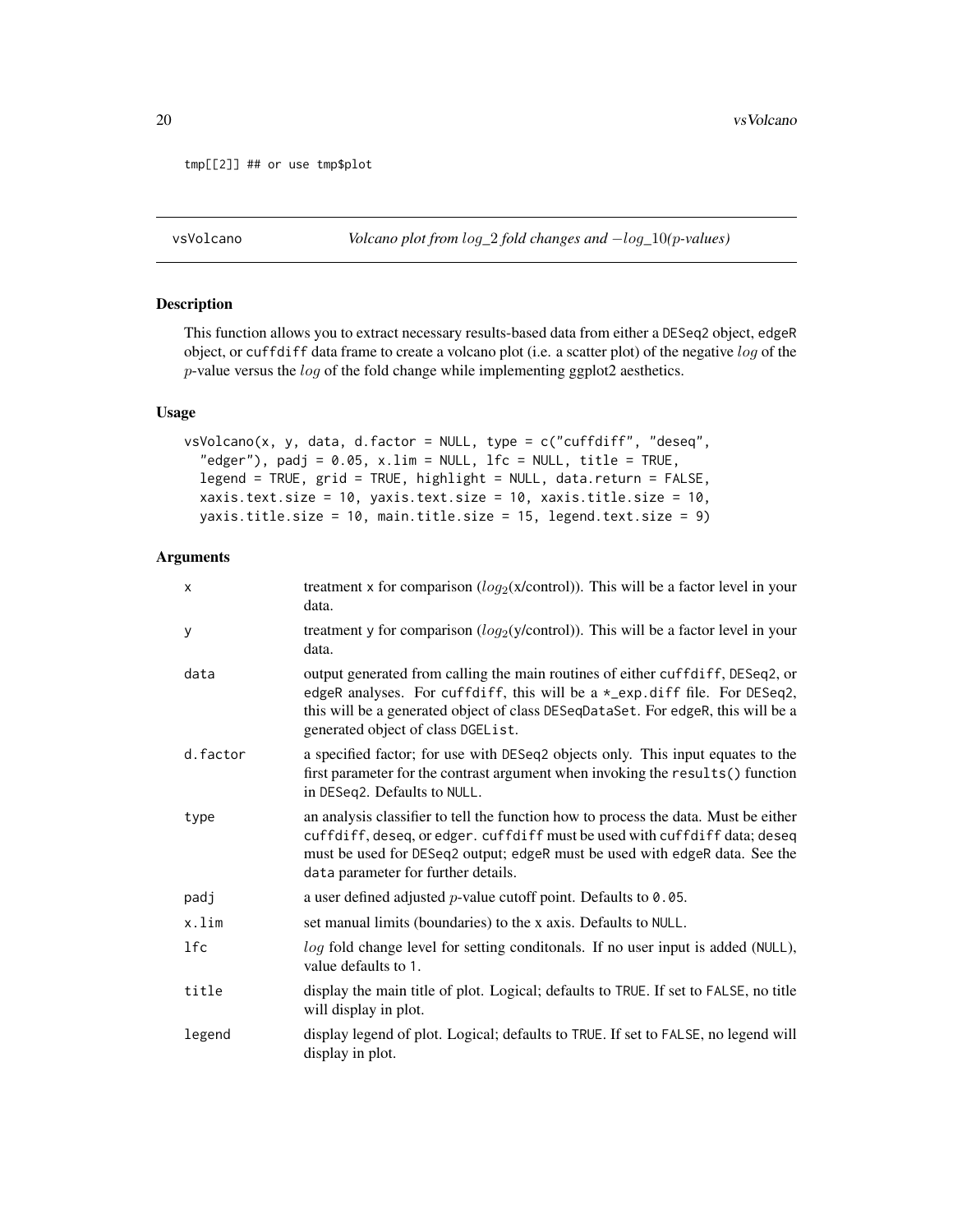#### vsVolcano 21

| grid             | display major and minor axis lines. Logical; defaults to TRUE. If set to FALSE,<br>no axis lines will display in plot.                                                                                             |  |
|------------------|--------------------------------------------------------------------------------------------------------------------------------------------------------------------------------------------------------------------|--|
| highlight        | character string of IDs that will be highlighted. Set to NULL if you do not want<br>highlighted data.                                                                                                              |  |
| data.return      | returns data output of plot Logical; defaults to FALSE. If set to TRUE, a data frame<br>will also be called. Assign to object for reproduction and saving of data frame.<br>See final example for further details. |  |
| xaxis.text.size  |                                                                                                                                                                                                                    |  |
|                  | change the font size of the x-axis text. Defaults to 10.                                                                                                                                                           |  |
| yaxis.text.size  |                                                                                                                                                                                                                    |  |
|                  | change the font size of the y-axis text. Defaults to 10.                                                                                                                                                           |  |
| xaxis.title.size |                                                                                                                                                                                                                    |  |
|                  | change the font size of the x-axis title text. Defaults to 10.                                                                                                                                                     |  |
| yaxis.title.size |                                                                                                                                                                                                                    |  |
|                  | change the font size of the y-axis title text. Defaults to 10.                                                                                                                                                     |  |
| main.title.size  |                                                                                                                                                                                                                    |  |
|                  | change the font size of the plot title text. Defaults to 15.                                                                                                                                                       |  |
| legend.text.size |                                                                                                                                                                                                                    |  |
|                  | change the font size of the legend body text. Defaults to 9.                                                                                                                                                       |  |
|                  |                                                                                                                                                                                                                    |  |

#### Value

An object created by ggplot

#### Author(s)

Brandon Monier, <br />brandon.monier@sdstate.edu>

```
# Cuffdiff example
data("df.cuff")
vsVolcano(
     x = "hESC", y = "iPS", data = df.cuff, d.factor = NULL,
     type = "cuffdiff", padj = 0.05, x.lim = NULL, lfc = 2,
     title = TRUE, grid = TRUE, data.return = FALSE
\lambda# DESeq2 example
data("df.deseq")
require(DESeq2)
vsVolcano(
     x = "treated_paired.end", y = "untreated_paired.end",
     data = df.deseq, d.factor = "condition",
     type = "deseq", padj = 0.05, x.lim = NULL, 1fc = NULL,
     title = TRUE, grid = TRUE, data.return = FALSE
\mathcal{L}# edgeR example
```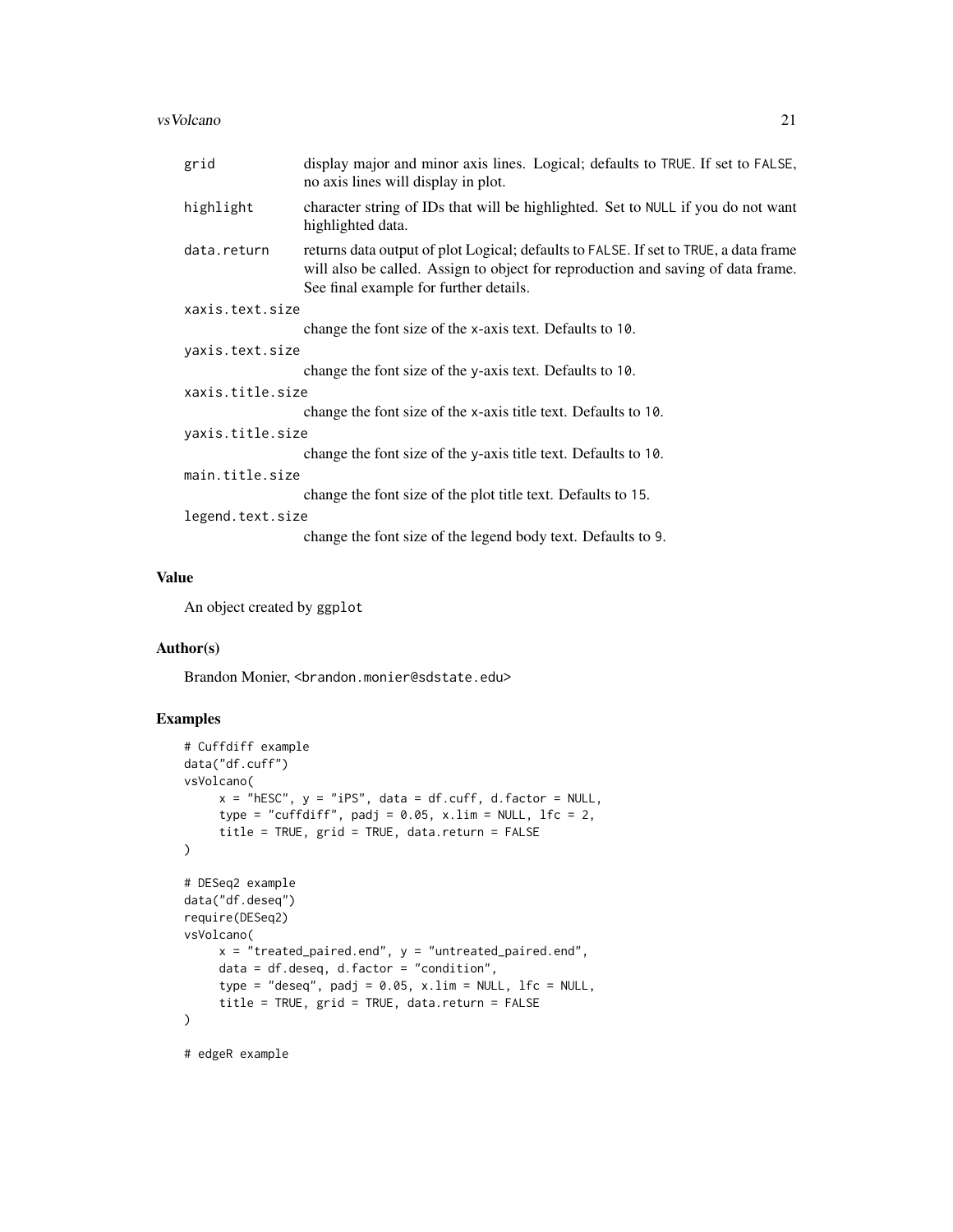```
data("df.edger")
require(edgeR)
vsVolcano(
     x = "WM", y = "MM", data = df. edge, d.factor = NULL,type = "edger", padj = 0.1, x.lim = NULL, lfc = 2,
     title = FALSE, grid = TRUE, data.return = FALSE
)
data("df.deseq")
require(DESeq2)
hl \leq c(
    "FBgn0036248",
    "FBgn0026573",
    "FBgn0259742",
    "FBgn0038961",
    "FBgn0038928"
)
vsVolcano(
    x = "treated_paired.end", y = "untreated_paired.end",
    data = df.deseq, d.factor = "condition",
    type = "deseq", padj = 0.05, x.lim = NULL, lfc = NULL,
    title = TRUE, grid = TRUE, data.return = FALSE, highlight = hl
\mathcal{L}# Extract data frame from visualization
data("df.cuff")
tmp <- vsVolcano(
     x = "hEsc", y = "iPS", data = df.cuff,d.factor = NULL, type = "cuffdiff", padj = 0.05,
     x.lim = NULL, 1fc = 2, title = TRUE, grid = TRUE,
     data.return = TRUE
\mathcal{L}df_volcano <- tmp[[1]] ## or use tmp$data
head(df_volcano)
# Show plot from object (see prior example for more details)
tmp[[2]] ## or use tmp$plot
```
vsVolcanoMatrix *Volcano plot matrix from* log*\_*2 *fold changes and* −log*\_*10*(*p*-values)*

#### Description

This function allows you to extract necessary results-based data from either a DESeq2 object, edgeR object, or cuffdiff data frame to create a volcano plot (i.e. a scatter plot) of the negative log of the  $p$ -value versus the  $log$  of the fold change while implementing ggplot2 aesthetics for all possible combinations of treatments.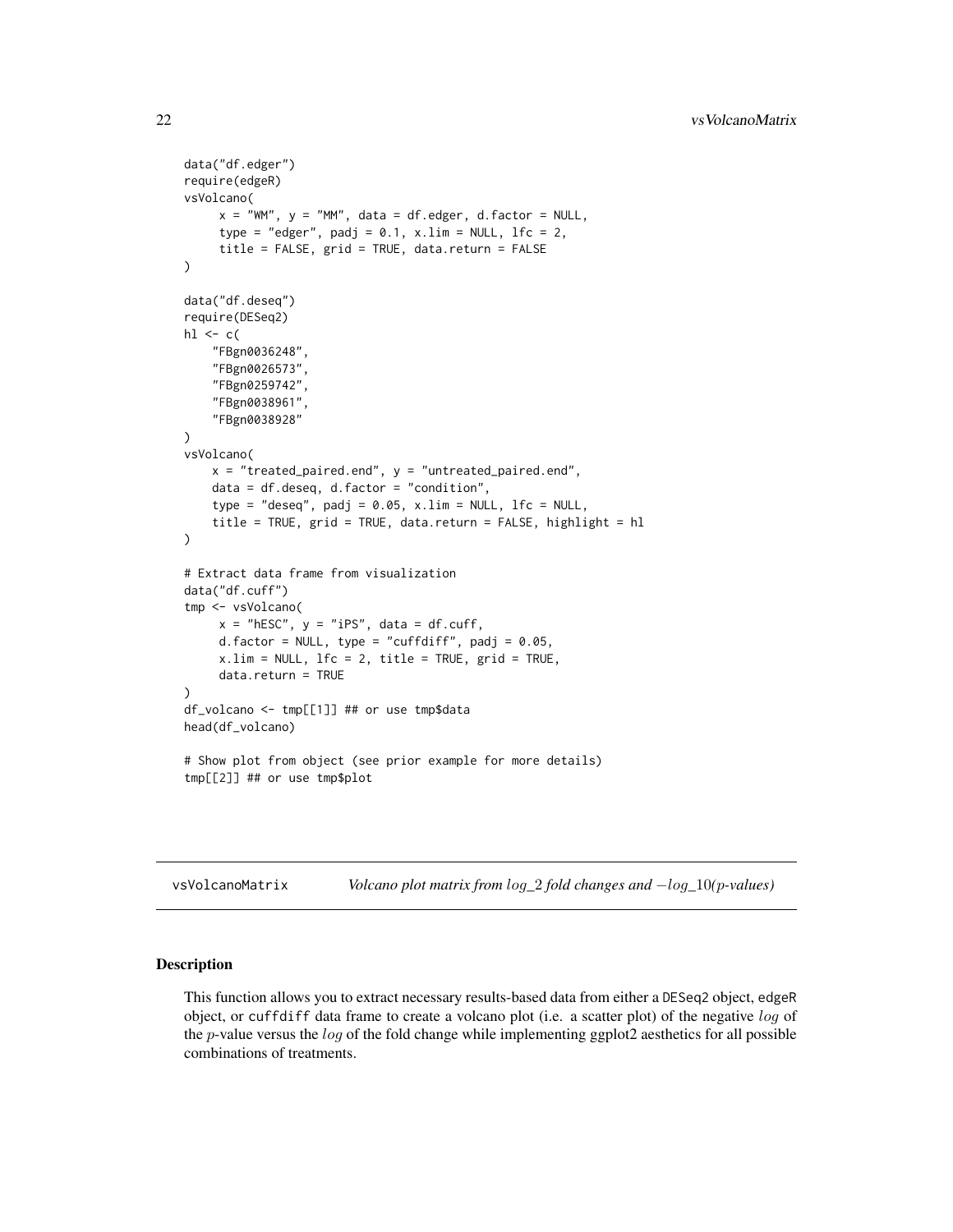#### vsVolcanoMatrix 23

#### Usage

```
vsVolcanoMatrix(data, d.factor = NULL, type = c("cuffdiff", "deseq",
  "edger"), padj = 0.05, x.lim = NULL, lfc = NULL, title = TRUE,
  legend = TRUE, grid = TRUE, counts = TRUE, data.return = FALSE,
  xaxis.text.size = 9, yaxis.text.size = 9, xaxis.title.size = 10,
 yaxis.title.size = 10, main.title.size = 15, legend.text.size = 9,
  facet.title.size = 10)
```
#### Arguments

| data             | a cuffdiff, DESeq2, or edgeR object.                                                                              |  |
|------------------|-------------------------------------------------------------------------------------------------------------------|--|
| d.factor         | a specified factor; for use with DESeq2 objects only. Defaults to NULL                                            |  |
| type             | an analysis classifier to tell the function how to process the data. Must be either<br>cuffdiff, deseq, or edgeR. |  |
| padj             | a user defined adjusted $p$ -value cutoff point. Defaults to 0.05.                                                |  |
| x.lim            | set manual limits to the x axis. Defaults to NULL.                                                                |  |
| 1fc              | log fold change level for setting conditonals. If no user input is added (NULL),<br>value defaults to 1.          |  |
| title            | show title of plot. Defaults to TRUE.                                                                             |  |
| legend           | shows legend of plot. Defaults to TRUE.                                                                           |  |
| grid             | show major and minor axis lines. Defaults to TRUE.                                                                |  |
| counts           | displays the number of differentially expressed genes for each treatment com-<br>parison. Defaults to TRUE.       |  |
| data.return      | returns data output of plot if set to TRUE. Defaults to FALSE.                                                    |  |
| xaxis.text.size  |                                                                                                                   |  |
|                  | change the font size of the x-axis text. Defaults to 9.                                                           |  |
| yaxis.text.size  |                                                                                                                   |  |
|                  | change the font size of the y-axis text. Defaults to 9.                                                           |  |
| xaxis.title.size |                                                                                                                   |  |
|                  | change the font size of the x-axis title text. Defaults to 10.                                                    |  |
| yaxis.title.size |                                                                                                                   |  |
|                  | change the font size of the y-axis title text. Defaults to 10.                                                    |  |
| main.title.size  | change the font size of the plot title text. Defaults to 15.                                                      |  |
| legend.text.size |                                                                                                                   |  |
|                  | change the font size of the legend body text. Defaults to 9.                                                      |  |
| facet.title.size |                                                                                                                   |  |
|                  | change the font size of the facet wrap title text. Defaults to 10.                                                |  |
|                  |                                                                                                                   |  |

#### Value

An object created by ggplot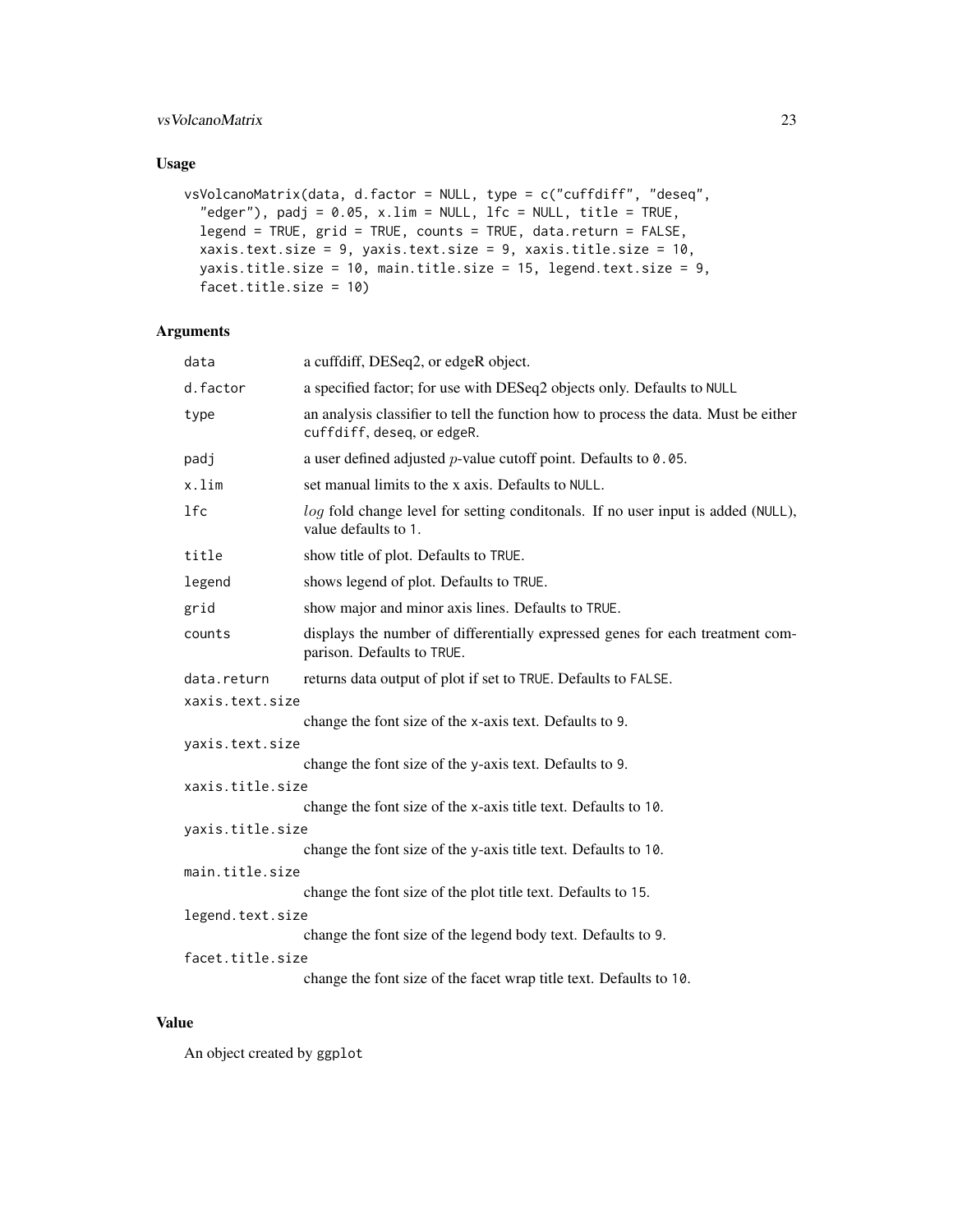#### Author(s)

Brandon Monier, <br andon.monier@sdstate.edu>

```
# Cuffdiff example
data("df.cuff")
vsVolcanoMatrix(
     data = df.cuff, d.factor = NULL, type = "cuffdiff",padj = 0.05, x.lim = NULL, 1fc = 2, title = TRUE,
     grid = TRUE, counts = TRUE, data.return = FALSE
)
# DESeq2 example
data("df.deseq")
require(DESeq2)
vsVolcanoMatrix(
     data = df.deseq, d.factor = "condition", type = "deseq",
     padj = 0.05, x.lim = NULL, lfc = 2, title = TRUE,
     grid = TRUE, counts = TRUE, data.return = FALSE
)
# edgeR example
data("df.edger")
require(edgeR)
vsVolcanoMatrix(
     data = df.edger, d.factor = NULL, type = "edger",
     padj = 0.05, x.lim = NULL, lfc = 2, title = TRUE,
     grid = TRUE, counts = TRUE, data.return = FALSE
\lambda# Extract data frame from visualization
data("df.cuff")
tmp <- vsVolcanoMatrix(
     data = df.cuff, d.factor = NULL,
     type = "cuffdiff", padj = 0.05, x.lim = NULL,
     1fc = 2, title = TRUE, grid = TRUE,
     counts = TRUE, data.return = TRUE
)
df_\text{wmat} < -\text{tmp}[1]]head(df_vmat)
# Show plot from object (see prior example for more details)
```
tmp[[2]] ## or use tmp\$plot